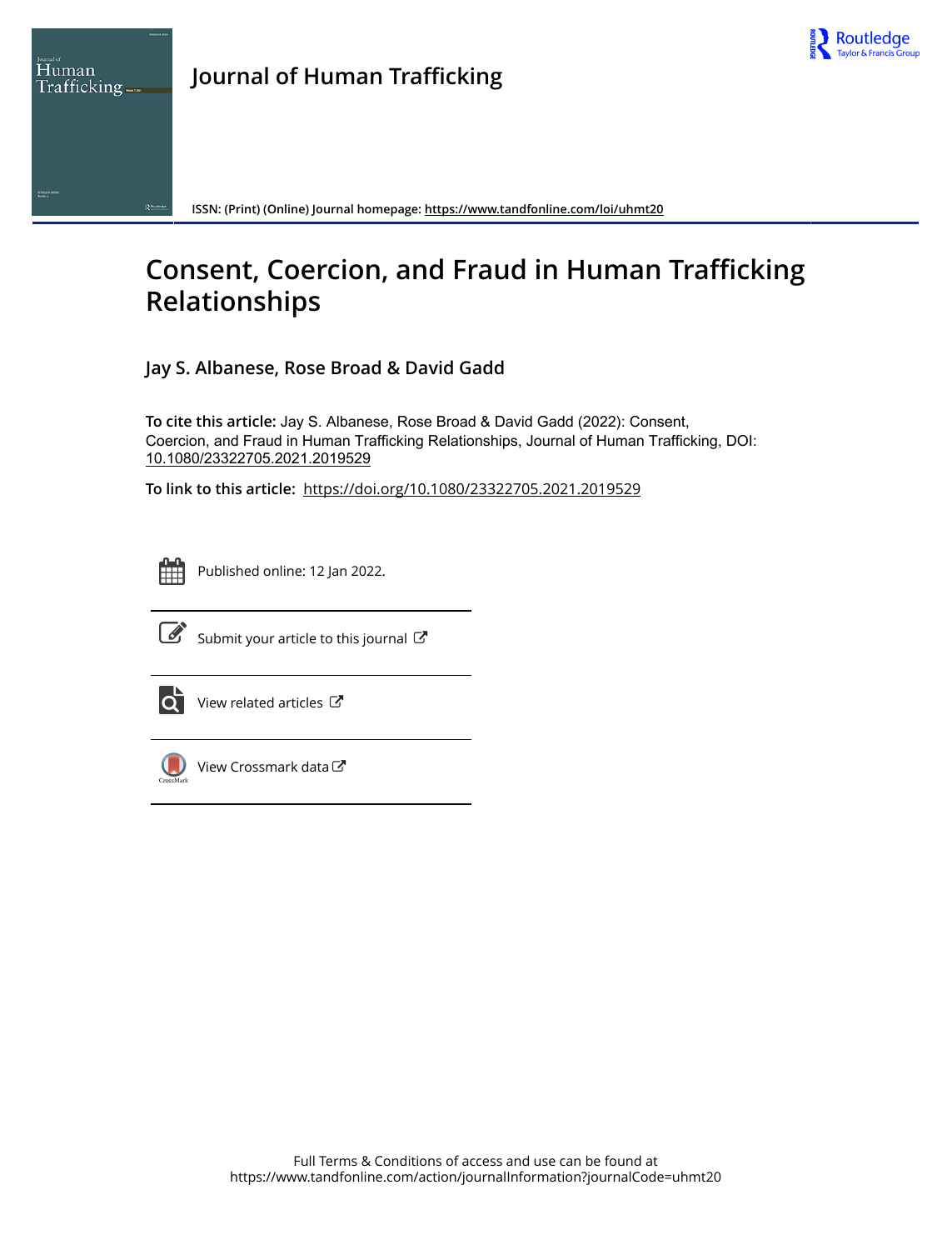

Check for updates

## **Consent, Coercion, and Fraud in Human Trafficking Relationships**

J[a](#page-1-0)y S. Al[b](#page-1-0)anese<sup>a</sup>, Rose Broad<sup>b</sup>, and David Gadd<sup>c</sup>

<span id="page-1-1"></span><span id="page-1-0"></span><sup>a</sup>Wilder School of Government & Public Affairs, Virginia Commonwealth University, Richmond, Virginia, USA; <sup>ь</sup>Senior Lecturer, University of Manchester, Manchester, UK; 'Department of Criminology, University of Manchester, Manchester, UK

### **ABSTRACT**

The framing of human trafficking as exclusively a problem of victims versus offenders often misses the empirical realities found in actual cases. "Consent," "coercion," and "fraud" are central concepts to legal definitions of human trafficking, yet there is mutual exploitation in some cases and "selfinitiation" in others. Both traffickers and victims can be found making unenviable choices between working long hours for low pay in grinding global and local economies where margins are impossibly tight, or participating in illicit, cash-based, businesses. Using interview findings from published studies based on more than 3,500 first-hand accounts from victims and offenders from 22 countries, this article presents a less adversarial picture of human trafficking. The picture presented remains cognizant of the brutality sometimes entailed and the limited protections from threat of violence endured by the exploited, while demanding a more nuanced response from law and policymakers committed to being responsive to the personal, social, and economic dynamics of human trafficking.

**KEYWORDS** 

Human trafficking; consent; coercion; fraud; relationships; interviews

### **Introduction**

The framing of human trafficking as victims versus offenders often misses the empirical realities revealed in criminal cases and detailed in research with individuals involved in such activities. "Consent," "coercion," and "fraud" are central concepts to legal definitions of human trafficking, yet there is mutual exploitation in some cases and "self-initiation" in others, exposing a complex economy of human trafficking that spans legal global supply chains and, typically, local illicit enterprise. Drawing upon a review of published studies of interviews with known victims and offenders, this article reveals the importance of developing laws, policies, and programs that are responsive to the personal, social, and economic dynamics of human trafficking that present exploiters and the exploited with unpalatable choices.

While predominant narratives about human trafficking focus on predatory criminals exploiting vulnerable and gullible victims, the research we present here reveals a more complicated picture. Some traffickers are also victims, and most trafficking victims are engaged in conscious efforts to improve their lives.

According to the United Nations Convention Against Transnational Organized Crime Protocols to Prevent, Suppress and Punish Trafficking in Persons, human trafficking is defined as the:

<span id="page-1-2"></span>recruitment, transportation, transfer, harbouring or receipt of persons, by means of the threat or use of force or other forms of coercion, of abduction, of fraud, of deception, of the abuse of power or of a position of vulnerability or of the giving or receiving of payments or benefits to achieve the consent of a person having control over another person, for the purpose of exploitation. (United Nations, [2000](#page-14-0), Article 3)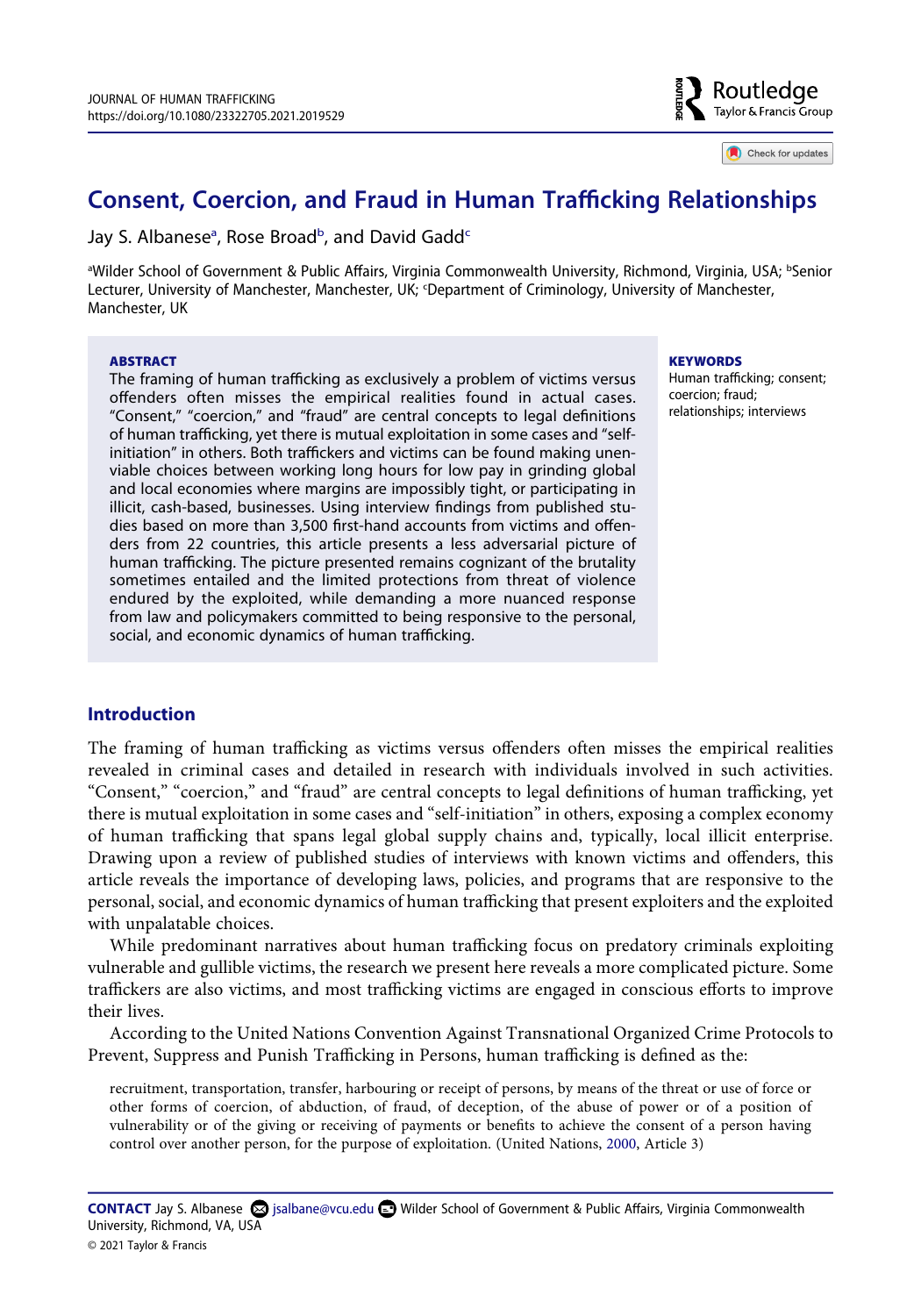This Protocol has been ratified by 178 (92%) of the 193 UN Member States, so these elements have been almost universally adopted by the countries of the world, which have in turn incorporated aspects of it in national legislation and policy. Coercion, fraud and the circumvention of consent through the abuse of power and payment are thus considered essential elements of human trafficking the world over.

<span id="page-2-6"></span><span id="page-2-3"></span><span id="page-2-1"></span><span id="page-2-0"></span>Human trafficking is also regarded as distinct from migrant smuggling in international law. Migrant smuggling is the subject of a separate protocol in the UN Convention against Transnational Organized Crime and involves two elements: (a) facilitating illegal entry to another country, and (b) doing so for some benefit (usually financial). The lack of coercion, force, or fraud distinguishes migrant smuggling from human trafficking. In practice, however, the distinction might be less clear because migrant smuggling can become human trafficking when the original agreement is breached and a voluntary migrant becomes a victim due to demands for more money, seizure of their passport, or exposure to force, fraud and/or coercion (Albanese, [2011;](#page-12-0) Choo, [2016](#page-12-1); David, [2012\)](#page-12-2). In political discourse, smugglers and traffickers are then cast as similarly amoral for coercing victims with force or threats, or defrauding them with false or broken promises, justifying not only the ramping up of immigration control to police human trafficking, but also military intervention to protect national borders (Austin & Farrell, [2017;](#page-12-3) Meriläinen & Vos, [2015](#page-13-0)). As the definition of human trafficking has widened beyond sex trafficking, child trafficking and labor exploitation, to include forced begging, illegal child adoption, forced marriages, child soldiers, the coerced dealing of drugs by vulnerable people, and organ trafficking, the depravity of traffickers and their difference from those they traffick has appeared more pronounced (United Nations Office on Drugs and Crime, [2018;](#page-14-1) Purkayastha & Yousaf, [2019,](#page-13-1) p. 13). Cases where different forms of trafficking overlap are cited to confirm such a diagnosis and highlight the global pervasiveness of organized crime groups (United Nations Office on Drugs and Crime, [2018](#page-14-1)) and the need to increase law enforcement interventions against them (Home Office, [2017;](#page-13-2) Polaris, [2017](#page-13-3)). Yet as we argue below, this "exploitation creep" obscures the ways in which acute precarity and multiple inequalities cause some of those who are trafficked and some of those who traffick to become imbricated in multiple forms of exploitation as their options are further narrowed by economic competition, indebtedness and systems of immigration control (Belanger, [2014;](#page-12-4) Chuang, [2015](#page-12-5)).

### <span id="page-2-8"></span><span id="page-2-7"></span><span id="page-2-5"></span><span id="page-2-4"></span><span id="page-2-2"></span>**Method**

### *Studies that Involve Participant Interviews*

<span id="page-2-9"></span>A large body of publications on human trafficking has been produced over the last two decades. Much of this published work involves reports to police, prosecutions, opinions, and interviews with public officials and service providers responding to reports of human trafficking about the operationalization of policy. Consequently, it often represents only a secondary source of information about motivations and pathways into human trafficking. Far fewer studies involve interviews with victims or offenders, even while it has been noted that, "empirical studies can provide a superior, evidence-based foundation for the development of official policies regarding human trafficking" (Weitzer, [2014,](#page-14-2) p. 21). Gaining access to samples of victims or offenders is difficult, partly because these are vulnerable populations, controlled by gatekeepers, who usually do not consider research to be a priority, or are restricted in relation to resources available in order to provide support for the purposes of research. In the case of human trafficking these obstacles are worsened by common aggravating factors such as the precarious immigration status of victims and offenders, fear of retaliation against victims or offenders, victims who are minors, prison security concerns and the deportation of foreign national offenders. Ethical concerns often preclude research with people engaged in trafficking activity where they have not been identified and processed by the criminal justice system.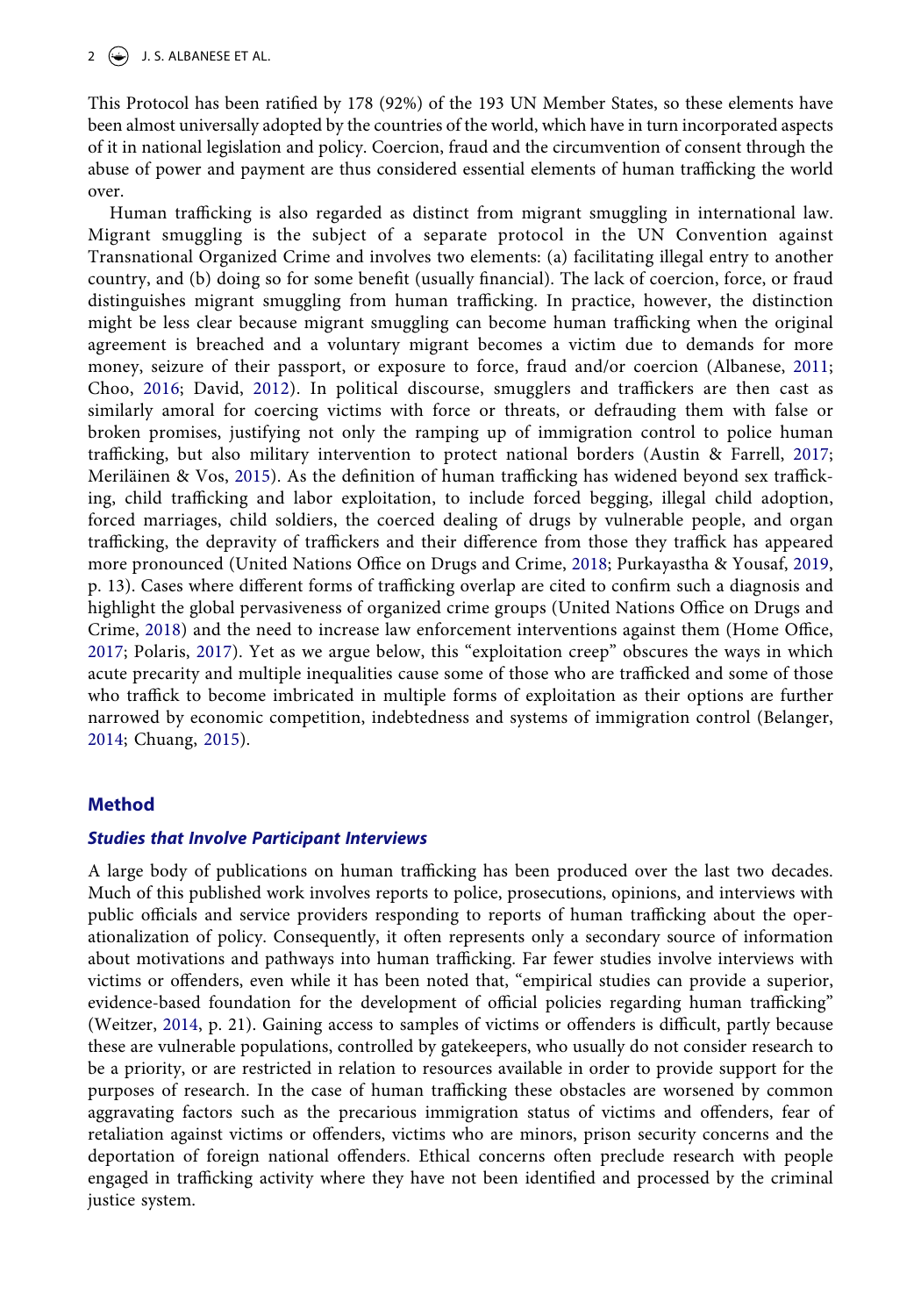A search was undertaken for empirical studies that involved interviews with victims or offenders of "human trafficking," and which were published during the last 20 years (2000–2019). This time period was selected to reflect the global consensus and interest generated by the Palermo Protocol, which included the protocols on human trafficking and migrant smuggling as part of the UN Convention against Transnational Organized Crime in 2000. Studies that focused on the *trafficking experience* were selected, rather than those that focused primarily on physical or mental health outcomes, or related issues such as money laundering or the training of service providers. This search was limited to studies published in peer-reviewed journals to ensure that their rigor and approach had been screened for sound methodology. We did not consider government or civil society reports, or related gray literature that are not normally subject to anonymous peer review. In addition, books that report on empirical findings are nearly always preceded by journal publications, which are captured here. Therefore, this review is confined to the peer-reviewed empirical literature published in academic journals; literature that focuses primarily on the trafficking experience, in order to assess the presence of consent, coercion, and fraud, as well as wider structural factors.

The resulting search included English-language sources listed in Academic Search Complete (EBSCO), Web of Science, and Google Scholar. The search targeted the phrase "human trafficking" appearing in the text of the published article, followed by a review of the methodology to determine whether victims or offenders were interviewed. As will be shown, these studies on multiple manifestations of human trafficking included victims and perpetrators of sex trafficking, labor trafficking, domestic servitude, and organ trafficking. The studies are summarized in Appendix A.

### *The Studies*

Several observations are striking from this summary of studies. First, only a small proportion of studies of human trafficking rely on interviews with victims or offenders. Of the more than 200 published studies screened for this review, only about 13% involved interviews with principals (a total of 27 interview-based studies). Of this group, only a few included interviews with traffickers (offenders and facilitators), revealing the paucity of empirical research behind policy in this area. We focused on interview-based studies, because they provide greater depth of explanation and understanding of the trafficking experience than do surveys or official counts, which tend only to summarize experience in abstracted and aggregated forms.

Second, these studies cover a large sample spread across a diversity of locations. Most of the studies address sex trafficking, although more than a third included labor trafficking of various forms. The summary below reflects the scope of these studies. In total, they involved more than 3,500 interviews with victims and offenders located in 20 countries on six continents. Most studies were modest in size (eight studies had 25 or fewer participants), but there were also several major studies that drew on interviews conducted by law enforcement that raised the average interview size to more than 100 per study. Sample sizes are listed in Appendix A.

### **Summary of interview-based studies of human trafficking victims or offenders**

**- 27 studies**: Interviews with HT victims (20 studies) and interviews with HT offenders (7 studies)

**- 22 countries**: Number of countries included, covering six continents

**- 3,500 total interviews**: Individual study interviews ranged from three to 476. Average interviews per study = 100+ (although eight studies had 25 or fewer interviews).

Many of the studies used semi-structured interview methods with the aim of eliciting data in relation to the experiences of those involved, for example:

- <span id="page-3-1"></span>● to describe the lived experiences of child sex trafficking through the eyes and perceptions of the victims (Marcus et al., [2014](#page-13-4); Miller, [2011](#page-13-5); Williamson & Prior, [2009](#page-14-3));
- <span id="page-3-2"></span><span id="page-3-0"></span>● to explore how experiences of migration shaped vulnerability to sexual exploitation and examine the backgrounds of traffickers (Belanger, [2014;](#page-12-4) Joarder & Miller, [2014](#page-13-6); Mai, [2013](#page-13-7); Rocha-Jimenez et al., [2018](#page-13-8)); and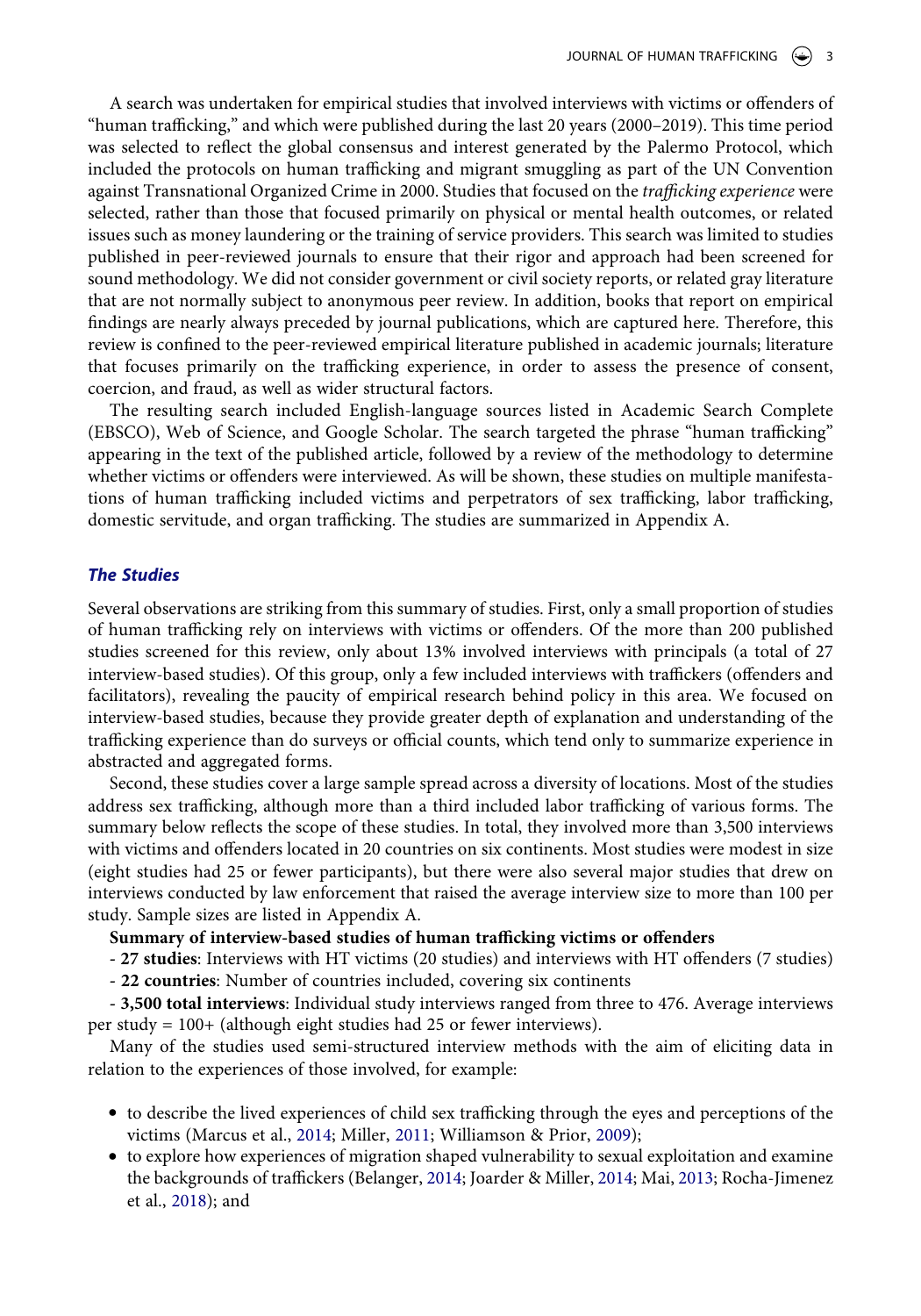- <span id="page-4-2"></span> $4 \quad (*)$  J. S. ALBANESE ET AL.
	- to identify how people become involved in trafficking and how they operate (Keo et al., [2014;](#page-13-9) Marcus et al., [2014](#page-13-4); Zhang, [2011](#page-14-4)).

<span id="page-4-4"></span><span id="page-4-3"></span><span id="page-4-0"></span>Most were based on primary interviews with victims and/or traffickers, with the exception of Demir [\(2010\)](#page-12-6) who used secondary data in the form of interviews undertaken by law enforcement. Most worked in conjunction with NGOs in order to access participants, though two studies accessed victims who were in custody (Perkins & Ruiz, [2017;](#page-13-10) Williamson & Prior, [2009\)](#page-14-3). The research undertaken by Edberg et al. [\(2014\)](#page-13-11) and Busch-Armendariz et al. ([2011](#page-12-7)) were conducted within an evaluation framework, considering the effectiveness of services aiming to support victims, although the remit of the interviews extended beyond the services, capturing the trafficking experience.

### **Findings**

All the studies were read by the authors, and an initial coding framework was developed to determine each study's sample, location, method, and results. The initial coding framework mirrored the focus on consent, coercion, and fraud to be found in the Palermo Protocol and wider international law as described above. This analysis was then expanded to include structural factors because the interviews with victims and offenders suggested broader influences – to do with family lives, employer behavior, and the regulation of migrants – were at work in their decision-making.

### *Consent*

Consent under the law means a freely given agreement by a competent person. Lack of consent is often evoked to distinguish trafficking from human smuggling – which involves voluntary conduct on the part of the person being smuggled – although in practice it can be hard to separate the two. It is typically assumed in law that children lack capacity to consent to sex work and other forms of exploitative labor. The vulnerabilities of child victims presented in the data discussed below illustrate a stark backcloth against which coercion and exploitation takes place. But matters are more complicated when it comes to adults, especially those involved in prostitution due to the varying legal frameworks governing such work. In some regions, it is assumed that no one would willingly consent to sell sex, so all sex work is deemed "trafficking." In other jurisdictions, people can legally consent to sell sex, but it may be deemed exploitative if a third party takes a percentage of the sale. Of course, the behavior of the client is also relevant in such scenarios, as those who do not pay or demand acts the worker does not wish to perform, breach consent and thus commit rape or sexual assault.

Empirical findings, involving victim or offender interviews, suggest that most adult victims actually do consent to exploitative arrangements albeit in desperate situations. While their individual life situation (e.g., job, housing, personal security) is unstable or chaotic, the decision to participate in sex for pay, hire a man for protection, or pay a commission to someone to place adverts are made voluntarily to redress an existing financial commitment or to make remittances to struggling family members. Depending on the legal framework of the jurisdiction, collaborating with third parties in order to facilitate sex work risks committing additional offenses, even if it is done to make a safer working environment. The following examples provide illustrations of how individual consent in trafficking situations often involves a subtext of desperation, or personal or family instability.

One Russian trafficking victim detected in Turkey explained:

<span id="page-4-1"></span>One day, I was reading a newspaper. I saw a small ad offering good jobs in Turkey. I called the number and made an appointment. I went to the address that was given in the phone call. I went into the office. The lady in the office told me there was a dancer position in Istanbul, Turkey, and I would make \$3000 per month. She also offered to cover my passport and travel expenses to Turkey. I accepted her offer. (Demir, [2010](#page-12-6), p. 321)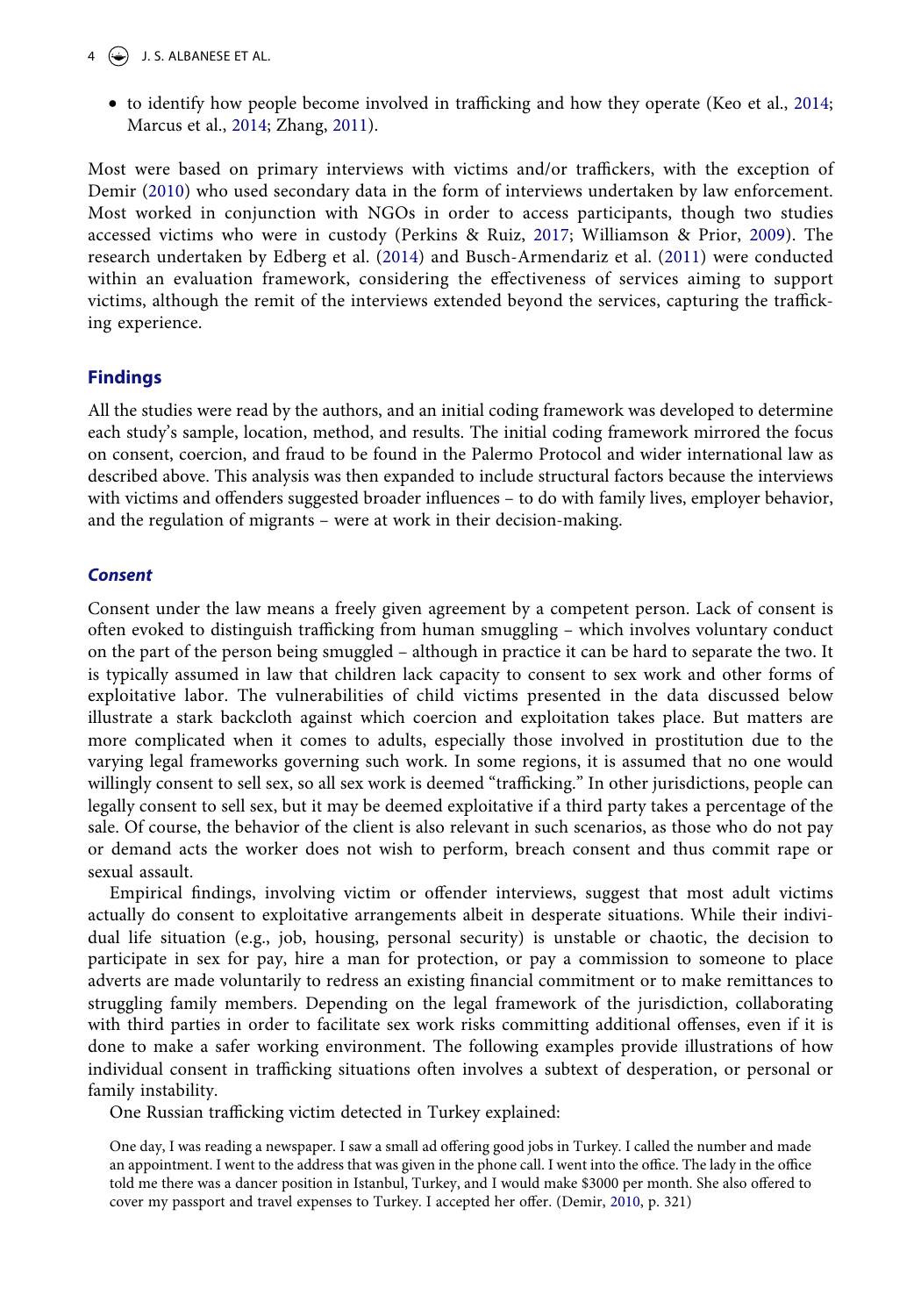In this case, an offer of stable employment of any kind was accepted given the lack of alternatives. In a case in Bulgaria, a woman working as a bartender needed to make more money so she contacted a man from an escort agency who became her trafficker. In her words:

<span id="page-5-4"></span>I was unable to support my children . . . I had heard that I could make money as a prostitute abroad, so I replied to an escort ad I saw on the Internet. . . . A man picked up and confirmed that, in fact, a lot of money could be made. He asked me to meet, asked me why I wanted to go and some other stuff. He told me what the conditions would be and that he would help me with the documents and the expenses. . . . After a few days I left. (Petrunov, [2014](#page-13-12), p. 169)

In this example, the inability to support one's family led to the decision to accept a high-risk employment offer. In a US case, a trafficking victim described the conditions that characterized her chaotic family life prior to being sex trafficked.

We were starving . . . we had no money, no lights, no gas. One box heater for the whole family. He didn't want to waste drug money on Christmas presents or birthday presents. He took our toys away when I was 8. He sold them and bought drugs. (Williamson & Prior, [2009](#page-14-3), p. 52)

<span id="page-5-0"></span>As illustrated by these three cases, the coercion was not overt. All parties to the ultimately exploitative enterprise found themselves in undesirable or desperate situations (away from home support, financially destitute, or insecure in their current circumstances), and made choices to redress them by entering into relationships of dependency and subordination for at least short periods of time (Alejano-Steele, [2013](#page-12-8); Davies, [2009](#page-12-9); Mai, [2013](#page-13-7); Marcus et al., [2014\)](#page-13-4), some through romantic relationship models (Mai, [2013](#page-13-7); Rocha-Jimenez et al., [2018](#page-13-8)). Such subordination can amount to being controlled by another person, as the UN Protocol defines human trafficking. For example, the isolation involved in cases of domestic servitude can render victims wholly dependent on their exploiters, as one woman explained:

<span id="page-5-1"></span>We're not supposed to talk to anybody . . . She sees you talking to somebody, she'll shout at you or call you, take you away from where you are. [You feel] depressed – you have nobody to talk to. (Baldwin et al., [2015,](#page-12-10) p. 1173)

More commonly, traffickers and victims are codependent, at least initially. This is particularly so in relation to labor exploitation. A study in Cambodia, for example, found that forced recruitment was relatively uncommon. Instead, promises of better-paying employment, love, or freedom from current hardship were used to gain consent. Female sex traffickers tended to deploy "deceptive inducement to recruit people" (Keo et al., [2014,](#page-13-9) p. 212). In turn, those trafficked had decided to follow the traffickers "because the latter had created expectations of a better life in a new place" (Keo et al., [2014](#page-13-9), p. 212; Zhang, [2011\)](#page-14-4). Similarly, Vietnamese migrants working in Cambodian brothels were found to be motivated by "economic incentives, desire for an independent lifestyle, and dissatisfaction with rural life and agricultural labor" (Busza et al., [2004](#page-12-11), p. 1370).

<span id="page-5-3"></span><span id="page-5-2"></span>A study of trafficked victims to Scotland from Asia and Africa found that "some individuals simply did not want to go back to the lives they had left behind before they came to the UK and that they would remain in situations of exploitation unless viable economic alternatives were presented to them" (Lebov, [2010,](#page-13-13) p. 86). Similarly, some former victims of sex trafficking in Turkey were reluctant to return to their countries of origin. One victim asked, "Why would I want to return to Nepal? I have friends here, I make good money. In Nepal what would I do? Look after goats?" (Demir, [2010,](#page-12-6) p. 316).

Some studies revealed how blurred the lines were between those who entered the sex industry voluntarily in order to earn more than they could in other industries, and those deceived into prostitution through false promises. In most instances, trade-offs are made by victims and/or offenders in the course of pursuing migration that promises more lucrative forms of employment. The wider contexts – of restrictive employment legislation, adverse socio-economic circumstances, lack of access to education and training, and familial pressures in which adults and children make difficult decisions – thus shape the kinds of consent they give. Therefore, the voluntariness inherent in the term "consent" becomes blurred when the context of the individual situation is considered.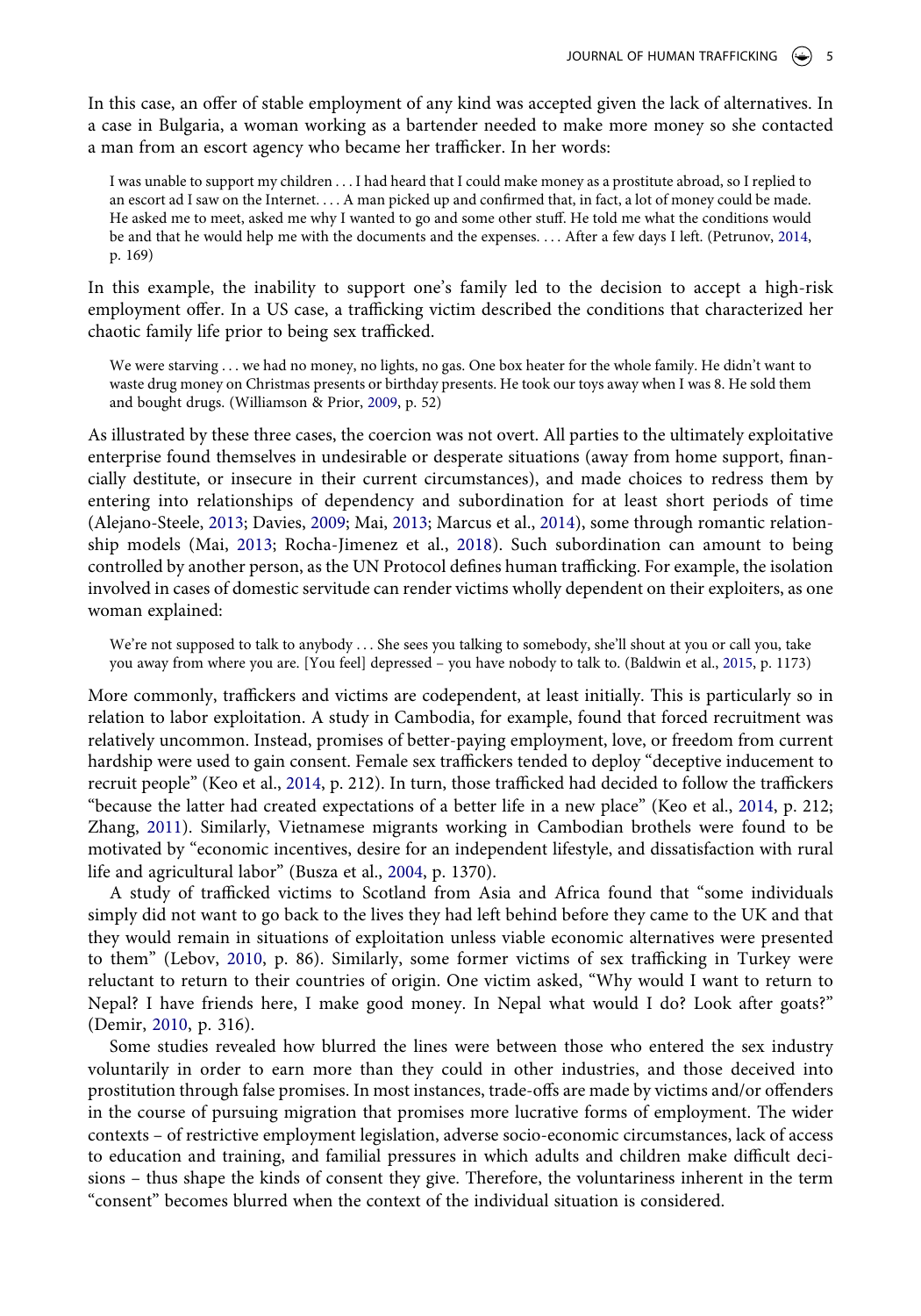### *Coercion*

Like consent, coercion can only be properly understood in the context it is used. Coercion can be explicit – such as a physical threat, rape or kidnapping (Demir, [2010\)](#page-12-6). However, the studies reviewed here revealed that coercion was more often implicit, entailing pressure on an individual looking to escape an exploitative relationship in the context of debts they saw little prospect of being able to repay. For example, a 27 year-old female in the sex industry at the Burma-Thailand border, explained:

The boss didn't give me salary. I had to put all the tip money into a box on the counter. The boss gave all these money to the other employees by quota except me and my fellow worker. When we asked why we didn't get paid, he said he bought us at 20,000 baht [USD 680]. We would get our salaries and the money in the box after two years. I couldn't do anything but cry at that point. (Meyer et al., [2015,](#page-13-14) p. 45)

<span id="page-6-2"></span>Similarly, in a child trafficking situation in England:

They even asked me questions 'why don't you run away?' As if I willingly want to stay there and let all those things happen to me ... I was like 'run to where? Who do I know? These are the only people I know' ... I didn't have courage to run away because of what they used to tell me, like what they gonna do to me, and how I meant nothing, nobody know I am here, if you die, I will bury you. No one will ask for me. (Gearon, [2019,](#page-13-15) p. 493)

<span id="page-6-1"></span>Both examples illustrate how coercion can be implicit as well as explicit, placing participants in situations that require careful evaluation of the context to understand.

The UN definition of human trafficking specifies that acts must be "for the purpose of exploitation." By way of contrast, research interviews with those involved in trafficking cases suggest the relationships between those deemed traffickers and those they traffick is more akin to an exchange that has become impossible to fulfill (Mai, [2013\)](#page-13-7). In most cases, the victim has asked a trafficker to facilitate documentation, travel arrangements, employment or housing. The context for coercion is muddied, when the facts of actual cases are known. "Legal victims" cause "less trouble for traffickers," so kidnappings and clandestine forms of smuggling are not as common as media portrayals often suggest (Demir, [2010](#page-12-6), p. 326; see also, Petrunov, [2014](#page-13-12)). In turn, some exploiters become financially dependent on victims in order to meet the costs of their own indebtedness, drug use, or brothel running costs. In some cases, victims threaten to report traffickers to police, other partners in their illicit businesses, or make false claims against them to superiors in the illicit business in order to establish a basic negotiating position (Demir, [2010,](#page-12-6) p. 329). For example, a 28-year-old female brothel operator in Cambodia, who had been sentenced to six years in prison for procuring for prostitution, complained about the illicit business:

People think brothel owners make a lot of money, but they have no idea of our difficulties. We risk prosecution. We are harassed by police and local authorities, especially when we fail to pay the bribes in time. Our earnings are spent on bribery, rent, food for our girls, utilities, and more. Often the girls borrow money from us, and some run away without repaying the loan. Some even report to the police that they have been trafficked so they can default on the loan. (Keo et al., [2014,](#page-13-9) p. 216)

Of course, these power-relations can ebb and flow as victims' circumstances change, making coercion sometimes difficult to evaluate. While the threat of violence is quite rare, however, it is also quite real for those who cannot turn to the police for protection because they are undocumented. Interviews in Los Angles with trafficked women from 10 different countries revealed how afraid of law enforcement victims of sex trafficking and domestic servitude had become.

So we're scared and every time we see a police car, it scared us, because she said, if the police car or the police ask you where's your papers, what are you going to say? You can't tell them that you're working with me, because if they ask me, I'm going to deny you. (Baldwin et al., [2015,](#page-12-10) p. 1176)

<span id="page-6-0"></span>A study in Ireland reported that the police there were "kind" but "did not have a way to help" (Doyle et al, [2019,](#page-12-12) p. 233). In contrast, a young Russian woman revealed that the threat of exposure back home was far worse than the fear of arrest.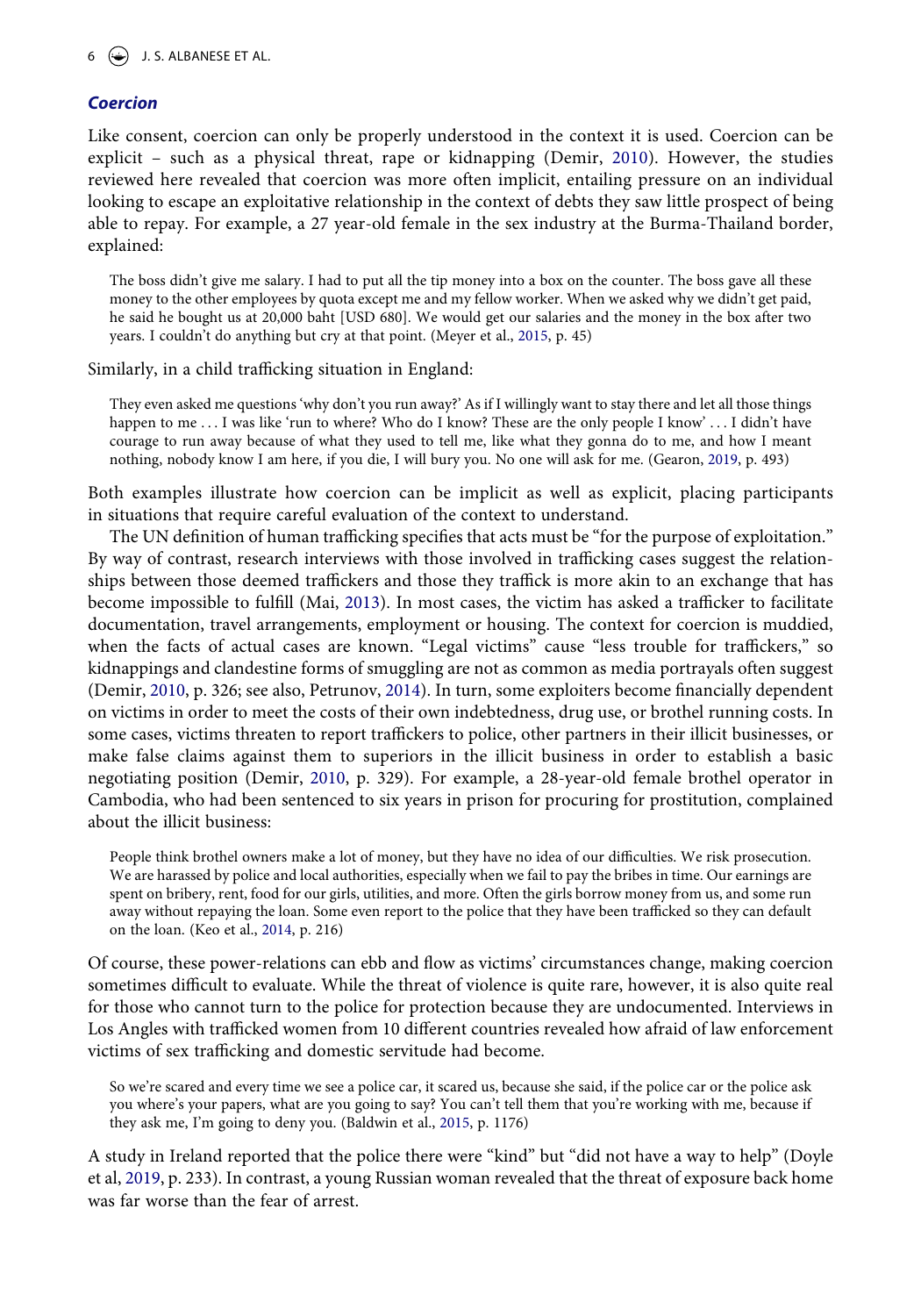I came to Turkey on a false job promise, and then was forced to work in the sex business. I went to customers to be with them. My visa was about to expire, so my pimp sent me to my home country to extend my visa. I went to my country, and did not come back. I would not return to Turkey, but she called me and threatened to tell everybody in my village that I had done sex work in Turkey and become prostitute. It would be a shame for me and my family, so I decided to go back. (Demir, [2010](#page-12-6), p. 333)

In these case examples, the nature of the coercion is indirect. Consequently, applying human trafficking laws and policy can be difficult without understanding the nature and context of the relationships involved.

<span id="page-7-1"></span>Returning victims can be coerced by perpetrators in other countries too, with threats sometimes extending to family members (Doyle et al, [2019](#page-12-12)). Exposing those who have engaged in sex work, and who have lied to friends and family about how they would be making a living abroad, can be as intimidating as the threat of physical violence. Similarly, there is stigma for having been taken into care, and having begged or lived on the streets for children sent to work abroad (Gjermeni et al., [2008](#page-13-16)). Similar findings are reported in Budiani-Saberi et al.'s [\(2014](#page-12-13)) study of organ trafficking victims. Loss of dignity and becoming ridiculed by friends, family and community were among the consequences for those who received so little for selling their kidneys. A significant minority of the "brokers" were men known to have been victims themselves, some also having pressured their own wives to sell a kidney in the context of the unanticipated loss of family income caused by ill-health after the operations. Therefore, coercion must be evaluated in the environment in which it occurs. The result is that human trafficking enforcement can encompass too many or too few in its reach.

### *Fraud*

The essence of fraud is larceny by trick. That is, possession of property is obtained through a deception. Making money is always a central feature of trafficking. Tricking another by exploiting their financial insecurity is a common way to increase profit. In trafficking at the Burma-Thailand border, "Deceit about the amount of debt, how debt would be paid off, and working conditions were components of both recruitment and travel and transit" (Meyer et al., [2015](#page-13-14), p. 42). In another case, after receiving 2,000 baht [USD 68] out of a promised 12,000 baht [USD408] of his salary, a male migrant construction worker in Southeast Asia was told he had no other option but to accept a significant pay cut:

If I do not agree, he said that he does not care and that I can inform anybody. And he told me to leave . . . I didn't dare to inform the police because this boss got along with the police and the immigration and he bribed them. (Meyer et al., [2015](#page-13-14), p. 44)

The labor trafficking was able to continue because it was facilitated through a corrupt relationship between the hiring company and the police and immigration authorities.

In a U.S. study, a minor disclosed that she applied to work as a model for a firm that that turned out to be primarily an escort agency. She described the situation:

We went over to the guy's house that ran the escorting and the modeling thing, and he told me everything about the escort thing and how it was gonna go and stuff, and I'm asking him, what about the modeling? He said that he just doing escort right now, but when he get his money up, he was gonna get right to modeling. (Williamson & Prior, [2009](#page-14-3), p. 50)

<span id="page-7-0"></span>They came to an agreement, despite the fraudulent nature of the terms under which the young woman was recruited, because she was so desperate. This type of situation was common amongst the interviewees in this research where young girls entered into agreements in order to provide for their own needs in contexts where they lacked a capable parent or guardian, and the men who ultimately exploited them played to their dreams of a better life (Williamson & Prior, [2009\)](#page-14-3). The "abject poverty" of the vast majority of victims of organ trafficking similarly underpins their agreements with brokers, even though their financial situations rarely, if ever, improve after their transplant operations that typically left them with underlying health conditions and unfit for full time work (Budiani-Saberi et al., [2014](#page-12-13)).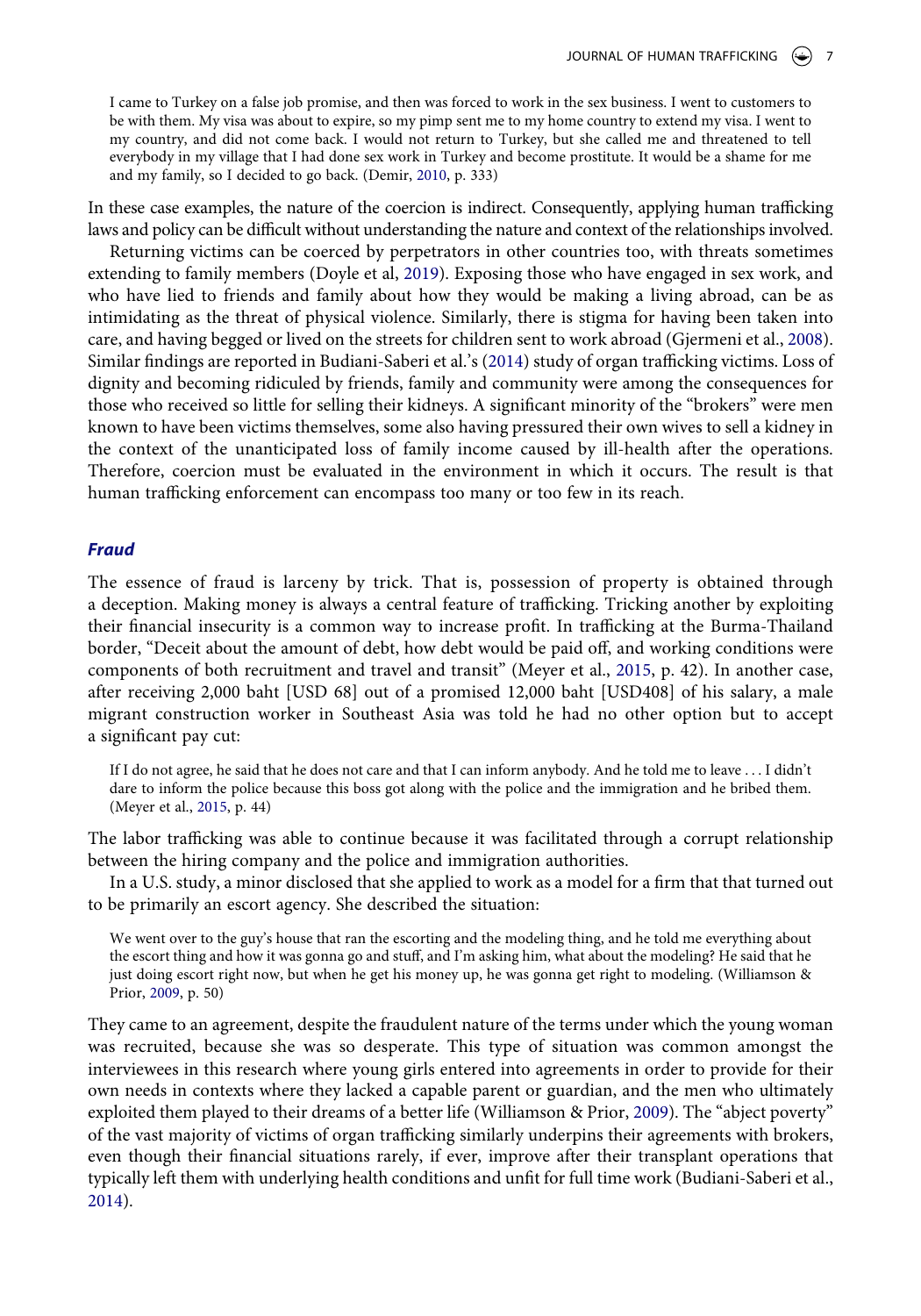### $8 \leftrightarrow$  J. S. ALBANESE ET AL.

A similar situation was seen with a 26-year-old Guatemalan woman who worked in farm labor camps in Arizona. When she was 20 years old, she decided to migrate to the U.S. to support her young children, because her husband had died. She found a smuggler in Mexico who was transporting people to pick tomatoes in Arizona, but when she arrived in Arizona she was offered a different job:

<span id="page-8-1"></span>I went to pick tomatoes; but when I arrived there, things changed. I was very young, and the patron needed prostitutes for the workers. As I was alone and I didn't have a man, I didn't care, and I ended up working as a prostitute. (Palacios & Yamamoto, [2017,](#page-13-17) p, 1324)

There are many victim accounts that reflect a change in the original agreement with a third party who initially provided services to assist with travel and/or employment but ultimately became their trafficker when circumstances changed. Victims accept the fraud because they have few, if any, palatable alternatives. The situation was captured by a Korean fisherman who described the heavy price paid when a coworker escaped his debt repayments and sexual abuse.

He had also given the agent 'special power' over his brother, meaning that his brother became liable for the conditions of his contract. While on board the vessel, Korean officers frequently hit and fondled this particular member of the crew – his desertion placed his family in debt bondage for six years. (Stringer et al, 2015, p. 15)

<span id="page-8-0"></span>Similar circumstances, involving financially desperate individuals seeking better employment or success elsewhere, result in exploitation by recruiters, transporters, employers, and sometimes even governments at the destination – all of whom recognize the powerlessness of the migrant/victim (Belanger, [2014;](#page-12-4) Joarder & Miller, [2014](#page-13-6)). Government exploitation can occur through wage suppression, high levels of dangerous work, continuing unresolved residency status, coercive working conditions, and corruption (Consterdine & Samuk, [2018](#page-12-14); Syed, [2017](#page-14-5)). Therefore, the deception that characterizes fraud can occur through misrepresentations, veiled promises or threats, and other forms of exploiting the person in the transaction who is less powerful.

### *Structural Pressures that Promote Human Trafficking Enterprises*

The issues of consent, coercion, and fraud have been shown to manifest themselves in indirect and unclear ways in many trafficking relationships. Beyond the individual level, there are larger structural and social factors that push people into the roles of a trafficker or a person trafficked.

### *Family Life and the Illusion of Choice*

<span id="page-8-3"></span>In addition to the elements of consent, coercion, and fraud in human trafficking, anti-trafficking service providers have shown how "economic insecurity, housing insecurity, education gaps, and migration" render the decision to submit to exploitation a "rational choice" for some, not all of whom consider themselves to be victims (Schwarz et al., [2019,](#page-13-18) p. 122). This is no less true of victims of child sexual exploitation who by virtue of their age cannot consent to exchange sex for money, drugs or other goods (Perkins & Ruiz, [2017\)](#page-13-10). A study of 40 female minor domestic victims of trafficking in the U.S., revealed that many young women working as sex workers do "not see themselves as victims." Some had limited awareness of the law. Others refused to be seen as "victims" and therefore insisted that they were merely "trading" sex for things they wanted or needed and that that was their "choice," particularly if they were estranged from parents who had failed to care for them or who had mental health or substance use problems of their own (Perkins & Ruiz, [2017,](#page-13-10) p. 178). These children believed they had agency and control over their choices and therefore rejected the term "victim."

<span id="page-8-2"></span>In the studies we reviewed, there were numerous examples of adult female human trafficking victims who were highly motivated and working to take back control of lives that had hitherto been defined by deprivation, lack of opportunity and oppression or abuse. As was found in India, women trafficked from agricultural work to domestic servitude were "doubly marginalized" in their status as women and being seen "as merely a commodity of production" (Sarma, [2019,](#page-13-19) p. 26; see also, Baldwin et al., [2015;](#page-12-10) Demir, [2010\)](#page-12-6). This situation, which is a legacy of colonial exploitation, results in "poverty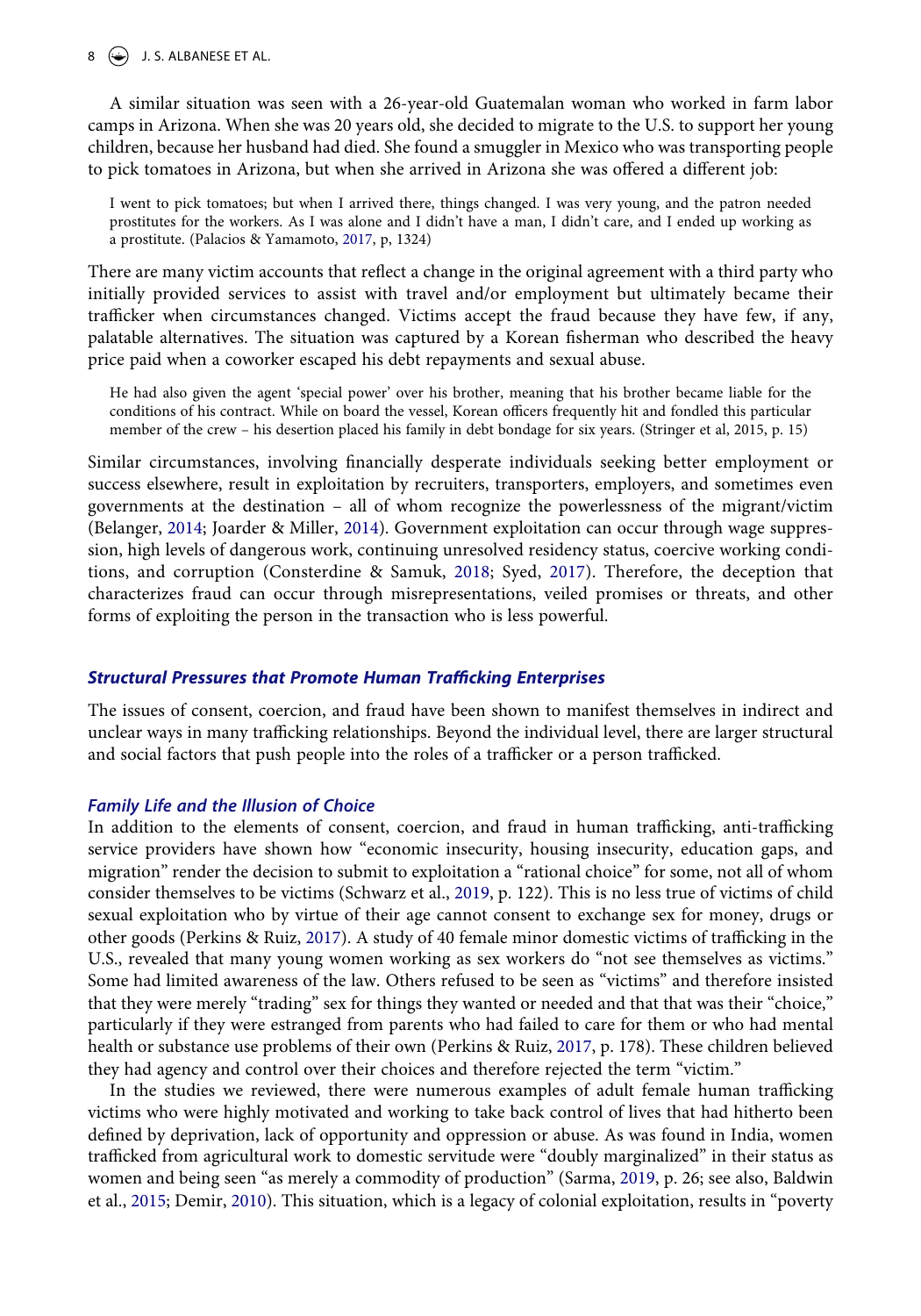and absence of minimum basic facilities" which drives people "out of their traditional work in search of freedom" (Sarma, [2019,](#page-13-19) p. 27) through routes that are inevitably shaped by gendered and generational aspirations and constraints. As Keo et al. ([2014,](#page-13-9) p. 212) observed following their research with victims and perpetrators in Cambodia, "human trafficking appears to offer an illegitimate opportunity to earn money for [the] poor and uneducated women of the developing world, who become both victims and perpetrators." Their research revealed many cases where women had endured exploitation in order to make better lives for their families and children. A case of a woman trafficked from Central America to the US revealed the pressures on impoverished mothers:

Before I did not have anything, and I was scared. I cried a lot because I have my daughter in Honduras. Even if I do not eat here, I need to make sure I send money to my daughter back home. (Busch-Armendariz et al., [2011](#page-12-7), p. 6)

A victim in Bulgaria recounted how she entered sex work to save a man she loved.

I thought that he really loved me ... We were together for a few months and he told me that he owed a lot of money which he could not repay . . . He said he was pressured and something terrible would happen . . . He begged me that if I loved him I would agree to go and be a prostitute in Germany, that his cousin was there and he would help us. . . . It was supposed to be for a few months only, so he could return the money he owed and then until we earned enough to buy an apartment together. . . . I heard about two other girls he had told the same lie. (Petrunov, [2014](#page-13-12), p. 168)

The structural inequalities and lack of access to education and employment that disproportionately impact women globally, thus shape their decisions to enter into relationships that may become exploitative, typically with men who are also in debt or trouble. Interviews with 42 service providers in the US found that "a majority of their clients faced an accumulation of risk factors that moved vulnerable persons closer to exploitation and trafficking" (Schwarz et al., [2019,](#page-13-18) p. 126). Globally, there are many people "eager, even desperate for new and/or better opportunities as armed conflicts, natural disasters, and continuing inequalities, locally regionally, and internationally, lead to their displacement and the disruption of their ways of life" (Purkayastha & Yousaf, [2019,](#page-13-1) p. 7). And hence, often it is victims' families who either unwittingly, because they project their own aspirations onto their children, or wittingly because they are desperate for remittances, open relationships with third parties that become exploitative. Two studies highlighted the active involvement of families in selling their children (Gjermeni et al., [2008;](#page-13-16) Keo et al., [2014\)](#page-13-9). Sometimes, the enterprise was a pragmatic one in which each party got what they wanted for a short period, but ultimately manipulation occurs. One victim in Bulgaria explained how this kind of arrangement occurs.

Money was always short and my parents couldn't help me, so when I needed money I would ask my boss for a loan . . . He asked me to return the money I had borrowed so far, but I didn't have enough . . . He then said the only way to repay the debt was to work for him as a prostitute abroad, and that's what happened. (Petrunov, [2014](#page-13-12), p. 171)

Oftentimes the debt repayments initially looked viable to prospective victims who failed to factor in that those they are indebted to would charge them for "accommodation, food, clothing, and accessories" or otherwise penalize them for "being late for work or not wearing proper clothes or makeup" (Petrunov, [2014](#page-13-12), p. 171). Moreover, in the absence of people upon whom they can truly rely, some victims turn to those involved in illicit activities whom they know will tell them "lies" they "want to hear" (Demir, [2010](#page-12-6), p. 321).

First of all, they set up a dream world for the girls. For example, a recruiter says "I will

arrange a salesperson position in a leather store in Turkey," but the girl says, "I don't have money to go to Turkey" then the recruiter encourages her by saying that he/she will cover the expenses. They have prepared responses for any of the victims. (Demir, [2010,](#page-12-6) p. 321)

The same appears to be true of teenage girls recruited into prostitution in the US for whom "the element of 'glamour' attached to sex work was viewed as a constant across age levels interviewed" (Edberg et al., [2014,](#page-13-11) p. 93), as well as an escape from "dysfunctional relationships within families"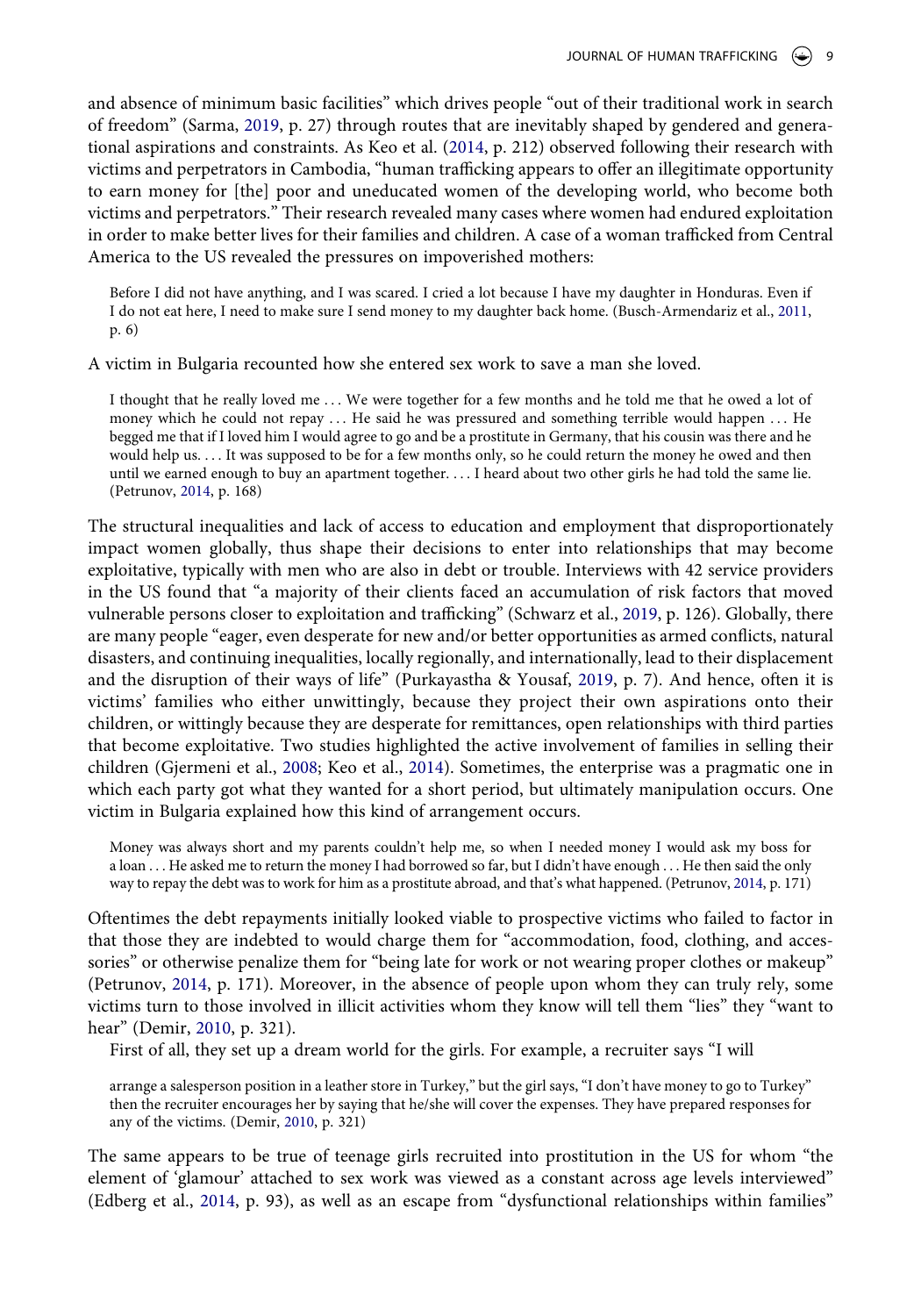10  $\left(\rightarrow\right)$  J. S. ALBANESE ET AL.

(Marcus et al., [2014](#page-13-4)). As Perkins and Ruiz ([2017](#page-13-10)) discovered, some trafficked victims were merely seeking the opportunity to "feel loved" when their home lives became neglectful and abusive, and/or when they needed to sustain drug and alcohol usage that had initially alleviated those pains. Therefore, the structural inequities that result in economic insecurity, housing insecurity, education gaps, irregular migration, and family dysfunction, play a significant role is setting the stage for the problems of consent, coercion, and fraud that occur at the individual level.

### *Employers and the State*

While it is tempting to blame the callousness of individual traffickers, there is ample evidence that it is often "the structural violence imposed on migrants by the immigration and border control apparatus that forces them to engage in high-risk behaviors in order to meet their minimal subsistence needs" (Palacios & Yamamoto, [2017,](#page-13-17) p. 1311; Belanger, [2014\)](#page-12-4). In Central America, most of the interviewees in one study were involved in bringing exploitable labor to farms:

More than two thirds [of participants] had learned this profession in a self-taught manner induced by their US employers . . . After years of crossing the border on countless occasions, their employers convinced them that they could bring undocumented labor to the U.S. (Palacios & Yamamoto, [2017,](#page-13-17) p, 1312)

In this same study it was found that over a third of these exploiters had been children themselves when they were transported to U.S. farms, and that most remained "grateful to their employers for paying their smuggling debts" for this is the only way many people can migrate to the U.S. (p. 1322).

Inevitably, industries that demand cheap labor, "such as agriculture, fisheries, manufacturing, and construction, encourage migration of unskilled workers" (Busch-Armendariz et al., [2011,](#page-12-7) p. 1) and become targets for exploitation, as do businesses that tolerate inferior conditions to indigenous workers without knowledge of how intolerable these conditions can become. Hence, in their study of Korean fishing crews, Stringer et al. [\(2014](#page-13-20), p. 12) met men who had signed two-year contracts that required them to complete:

<span id="page-10-1"></span>20 to 40 days at sea during the fishing season, before returning to port to unload their catch, restock the vessel and return to sea. In the majority of cases, they were in port for less than 48 hours. They could not easily leave their vessel and security guards were sometimes employed to 'watch and follow' them. Injured crew usually had to remain below deck while in port and commonly had any requests to see a doctor denied.

The fishermen "lived like rats" (p. 13) who were charged for the food they ate and denied beds to sleep on. Yet, the ship they sailed on was sailing under license in the waters around New Zealand, the government of which ultimately failed to protect them, and secure them recompense, which then deported them, once it became apparent that they were unable to support themselves financially.

### *Debt and Migration*

<span id="page-10-0"></span>While "many trafficked persons" can be "identified as someone vulnerable to exploitation prior to their trafficking" (Schwarz et al., [2019,](#page-13-18) p. 128), the stringent limits Western nations have placed on the ability of migrants to move across borders and to intervene to protect their rights when they do so further compounds this vulnerability. When formal immigration paths close down, migrants often seek out alternative routes, creating opportunities to profit for those able to facilitate illegal border crossings and employment (Belanger, [2014;](#page-12-4) Joarder & Miller, [2014](#page-13-6)). In the last 20 years Western nations have increasingly sought to deter illegal migration by imposing criminal penalties on those making illegal border crossings (Aas, [2011](#page-12-15); Stumpf, [2006\)](#page-13-21), compounding the plights of those who become indebted in the process of repeated attempts to migrate, some of whom pass that debt back onto subsequent generations. As one study found: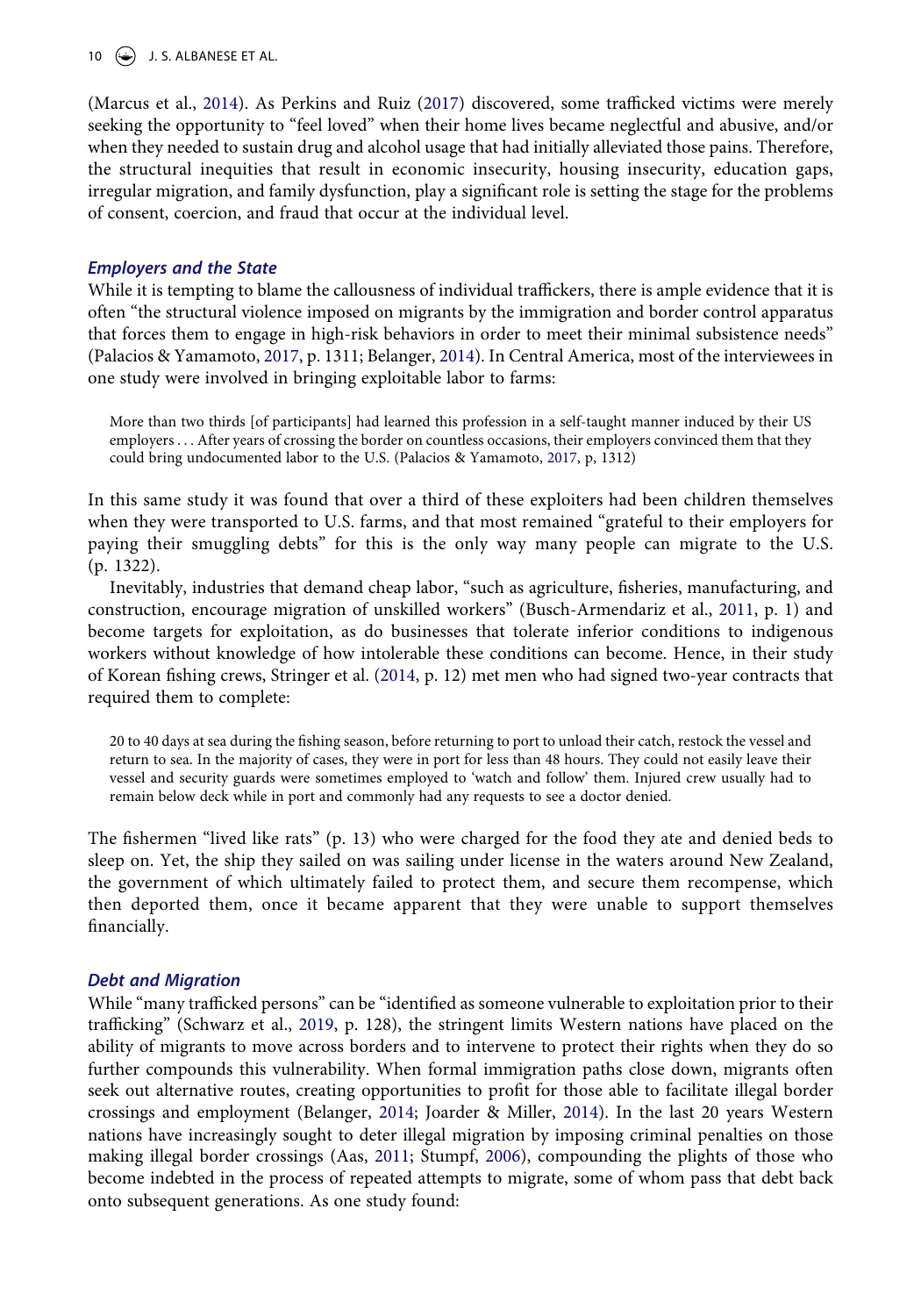Some of the victims or their families had accumulated huge debts—money that they owed to Roma loan sharks that they could not repay. To pay off the debt or earn extra money, they volunteered the sale of their newborn baby. (Petrunov, [2014,](#page-13-12) p. 175)

Likewise, Rocha-Jimenez et al. ([2018](#page-13-8)) found trafficking closely linked to international migration flows. Those who have been deceived migrate alongside poorly paid laborers and sex workers looking for better pay than they had at home. The situation for traffickers is remarkably similar. Interviews with traffickers in Cambodia found that a combination of a lack of legitimate opportunities combined with the presence of illegitimate opportunities to enable the traffickers to make a living and survive (Keo et al., [2014\)](#page-13-9). Therefore, the combination of irregular and forced migration with debt create a pool of persons at high risk for exploitation.

### **Conclusion**

In this review of primary research studies, we have shown that the relationships that underlie human trafficking enterprises are the product of the decisions made by desperate offenders and victims who find themselves in situations where they are looking to make money via employment in order to survive. These are high-risk situations for trafficking, often framed by structural factors, outside the individual relationships involving consent, coercion, and fraud.Though often poorly educated, trafficking victims are not always naïve. Rather, in their desperation to overcome marginality and poverty, some find themselves more easily persuaded by those who promise a better life in return for accepting debts that turn out to be nearly impossible to repay. Such indebtedness, can in turn, render them even more susceptible to trafficking and exploitation (Baldwin et al., [2015](#page-12-10); Belanger, [2014](#page-12-4); Purkayastha, [2018](#page-13-22)).

<span id="page-11-0"></span>Traffickers respond to populations willing to borrow or pay to move across borders or make money quickly and illicitly. Trafficking, whether in people or body parts, typically entails the exploitation of marginalized populations, whose bodies are commoditized, generating profits for illicit entrepreneurs, who are sometimes only loosely connected through activities involving the recruitment of casual labor, transportation services, and meeting the demand for goods and services. Victims typically make several "choices" that culminate in their own exploitation, but these choices are invariably shaped by their powerlessness, poverty, lack of opportunities, and/or threats to their own or their families' security.

In other words, human trafficking relationships are shaped by the situations in which potential offenders and victims find themselves. While some traffickers deny pay out of cruelty, others are failing in their businesses, either because they are not viable, are in desperate situations themselves, or because they are subcontracting in industries so competitive that it is impossible to make a profit (Meyer et al., [2015\)](#page-13-14). Within this context, the difference between victims and offenders can be overdrawn (Segrave et al., [2018\)](#page-13-23).

<span id="page-11-1"></span>The analysis reported in this article is limited in that it evaluates completed studies, and entails all the limitations of those studies regarding sampling, scope, and focus. We see our findings as an evolving effort, as new studies and analyses are conducted with different groups of victims and offenders globally. Nevertheless, the studies analyzed here reflect a diverse set of empirical work that has added to what we know about the human trafficking experience. The current study endeavors to bring together this work in a way that assesses what is known from primary research, and what remains to be evaluated. Its value lies in organizing the existing qualitative studies around three key aspects of human trafficking: consent, coercion, and fraud, and how structural factors impact all of these.

It has been shown that establishing the three major elements of human trafficking in law, consent, coercion, and fraud, is not straightforward. The circumstances underlying many trafficking experiences, as illustrated by the large body of research examined here, are complex and involve careful assessment of the duress and deprivation which underlie the decisions of those who find themselves at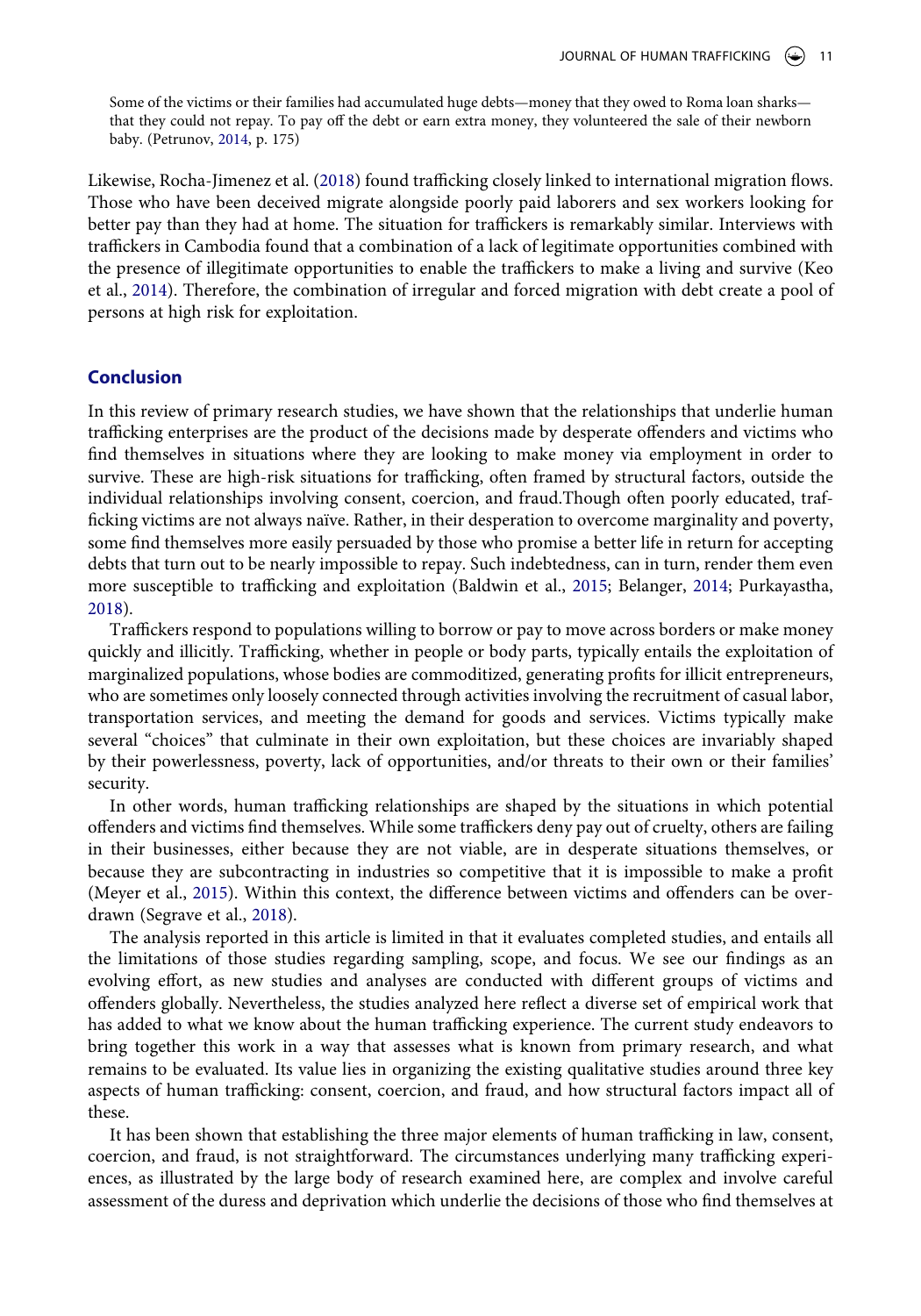### 12  $\left(\bigstar\right)$  J. S. ALBANESE ET AL.

high-risk of involvement in trafficking. The current study also provides insight into how micro-level approaches, building up from the accounts of individual trafficking experiences toward larger macrolevel explanations, avoid ideological and presumptive perspectives from framing the research in advance. This is an important insight for future work.

As noted at the outset, narratives about human trafficking usually focus on predatory criminals exploiting vulnerable and gullible victims, but the research we present here reveals a more complicated picture. Some traffickers are also victims, and most trafficking victims are in desperate situations simply trying to improve their lives. A careful look at the thousands of individual experiences in these studies reveals a diverse mixture of motives and methods that are framed by overarching structural inequities causing economic and housing insecurity, education gaps, irregular migration, and family dysfunction. As a result, human trafficking cannot be addressed only as a criminal problem of consent, coercion, and fraud without also developing a better understanding of the context in which these decisions occur.

### **Disclosure statement**

No potential conflict of interest was reported by the author(s).

### **References**

- <span id="page-12-15"></span>Aas, K. [\(2011](#page-10-0)). Crimmigrant bodies and bonafide travellers: Surveillance, citizenship and global governance. *Theoretical Criminology*, *15*, 331–346. <https://doi.org/10.1177/1362480610396643>
- <span id="page-12-0"></span>Albanese, J. S. ([2011](#page-2-0)). *Transnational Crime and the 21st Century: Criminal Enterprise, Corruption and Opportunity*. Oxford.
- <span id="page-12-8"></span>Alejano-Steele, A. [\(2013\)](#page-5-0). Friends and enemies in the crime of sex trafficking. In R. Harre & F. M. Moghaddam (Eds.), *The psychology of friendship and enmity: Relationships in love, work, politics, and war*. Praeger.
- <span id="page-12-3"></span>Austin, R., & Farrell, A. [\(2017\)](#page-2-1). Human trafficking and the media in the United States. In *Oxford research encyclopedia of criminology*. Oxford University Press.
- <span id="page-12-10"></span>Baldwin, S. B., Fehrenbacher, A. E., & Eisenman, D. P. [\(2015\)](#page-5-1). Psychological coercion in human trafficking: An application of biderman's framework. *Qualitative Health Research*, *25*(9), 1171–1181. [https://doi.org/10.1177/](https://doi.org/10.1177/1049732314557087) [1049732314557087](https://doi.org/10.1177/1049732314557087)
- <span id="page-12-4"></span>Belanger, D. ([2014](#page-2-2)). Labor migration and trafficking among vietnamese migrants in Asia. *The ANNALS of the American Academy of Political and Social Science*, *653*(1), 87–106. <https://doi.org/10.1177/0002716213517066>
- <span id="page-12-13"></span>Budiani-Saberi, D. A., Raja, K. R., Findley, K. C., Kerketta, P., & Anand, V. [\(2014](#page-7-0)). Human trafficking for organ removal in India: A victim-center, evidence-based report. *Transplantation*, *97*(4), 380–384. [https://doi.org/10.1097/01.TP.](https://doi.org/10.1097/01.TP.0000438624.83472.55)  [0000438624.83472.55](https://doi.org/10.1097/01.TP.0000438624.83472.55)
- <span id="page-12-7"></span>Busch-Armendariz, N. B., Nsonwu, M. B., & Heffron, L. C. [\(2011\)](#page-4-0). Human trafficking victims and their children: Assessing needs, vulnerabilities, strengths, and survivorship. *Journal of Applied Research on Children*, *2*(1), 1–21. <http://digitalcommons.library.tmc.edu/childrenatrisk/vol2/iss1/3>
- <span id="page-12-11"></span>Busza, J., Castle, S., & Diarra, A. [\(2004](#page-5-2)). Trafficking and health. *BMJ (Clinical Research Ed)*, *328*(7452), 1369–1371. <https://doi.org/10.1136/bmj.328.7452.1369>
- <span id="page-12-1"></span>Choo, H. Y. [\(2016\)](#page-2-3). *Decentering citizenship: Gender, labor, and migrant rights in South Korea*. Stanford University Press.
- <span id="page-12-5"></span>Chuang, J. [\(2015\)](#page-2-4). The challenges and perils of reframing trafficking as 'Modern-Day Slavery.' *Anti-Trafficking Review*, *5*  (5), 146–149. [https://digitalcommons.wcl.american.edu/facsch\\_lawrev/1054](https://digitalcommons.wcl.american.edu/facsch_lawrev/1054)
- <span id="page-12-14"></span>Consterdine, E., & Samuk, S. ([2018\)](#page-8-0). Temporary migration programmes: The cause or antidote of migrant worker exploitation in UK agriculture. *International Migration & Integration*, *19*(4), 1005–1020. [https://doi.org/10.1007/](https://doi.org/10.1007/s12134-018-0577-x)  [s12134-018-0577-x](https://doi.org/10.1007/s12134-018-0577-x)
- <span id="page-12-2"></span>David, F. [\(2012\)](#page-2-3). Organised crime and trafficking in persons. *Trends and Issues in Crime and Criminal Justice*, *436*. [aic.](http://aic.gov.au/publications/tandi/tandi436) [gov.au/publications/tandi/tandi436](http://aic.gov.au/publications/tandi/tandi436)
- <span id="page-12-9"></span>Davies, J. [\(2009\)](#page-5-0). *My name is not Natasha: How Albanian women in france use trafficking to overcome social exclusion*. Amsterdam University Press.
- <span id="page-12-6"></span>Demir, O. D. ([2010](#page-4-1)). Methods of sex trafficking: Findings of a case study in Turkey. *Global Crime*, *11*(3), 314–335. <https://doi.org/10.1080/17440572.2010.490636>
- <span id="page-12-12"></span>Doyle, D. M., Murphy, C., Murphy, M., Coppari, P. R., & Wechsler, R. J. ([2019\)](#page-6-0). 'I felt like she owns me': Exploitation and uncertainty in the lives of labour trafficking victims in Ireland. *The British Journal of Criminology*, *59*(1), 231–251.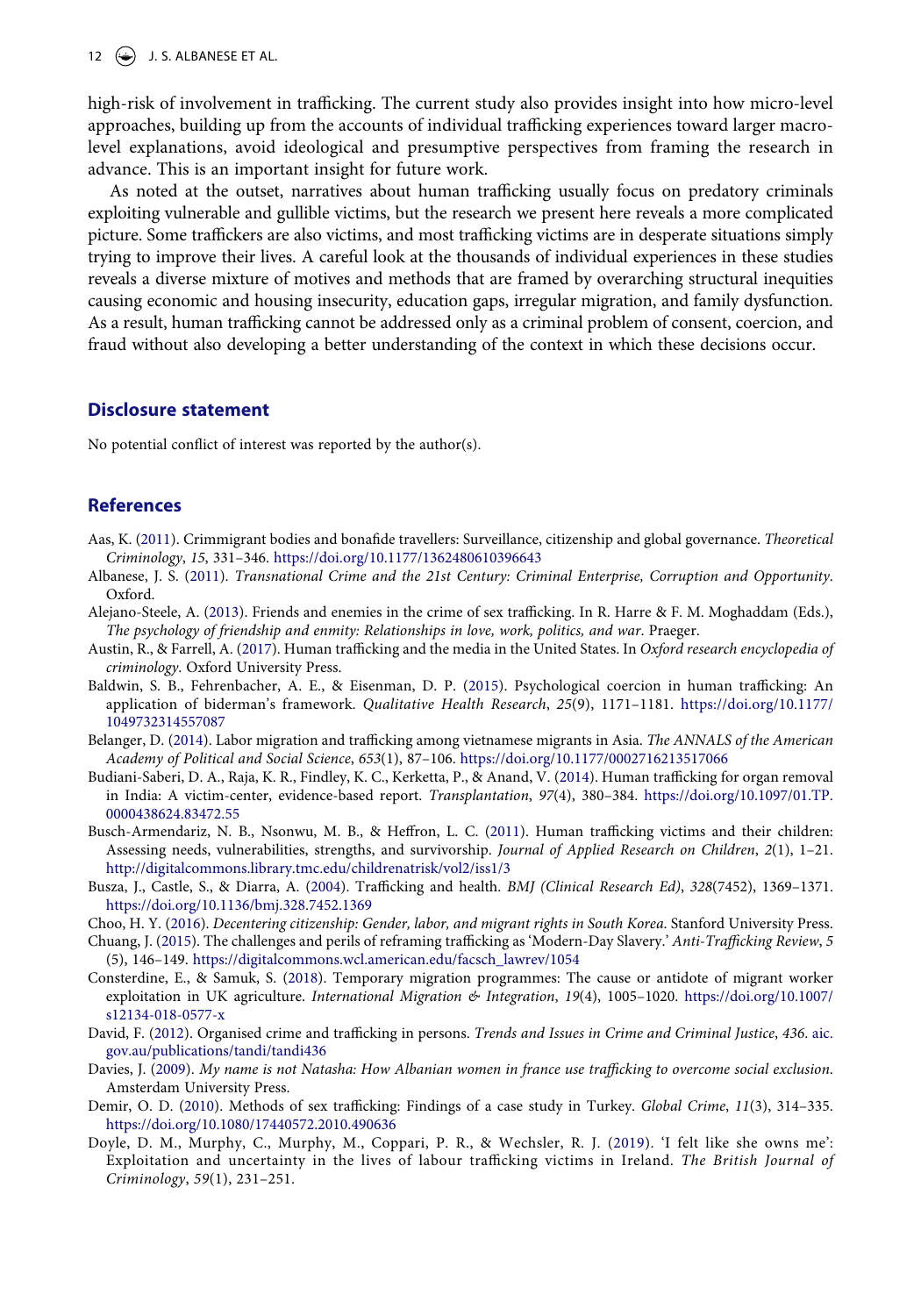- <span id="page-13-11"></span>Edberg, M. C., Chosen, M. I., Gies, S. V., & May-Slater, S. ([2014](#page-4-0)). Trajectories of involvement in commercial sex exploitation and domestic trafficking of girls and young women: Selected qualitative results from an Evaluation Study. *Journal of Ethnographic & Qualitative Research*, *9*(2), 89–110. [https://digitalcommons.wcl.american.edu/facsch\\_law](https://digitalcommons.wcl.american.edu/facsch_lawrev/1054)  [rev/1054](https://digitalcommons.wcl.american.edu/facsch_lawrev/1054)
- <span id="page-13-15"></span>Gearon, A. ([2019\)](#page-6-1). Child trafficking: Young people's experiences of front-line services in England. *British Journal of Criminology*, *59*(2), 481–500. <https://doi.org/10.1093/bjc/azy042>
- <span id="page-13-16"></span>Gjermeni, E., Van Hook, M. P., Gjipali, S., Xhillari, L., Lungu, F., & Hazizi, A. ([2008\)](#page-7-1). Trafficking of children in Albania: Patterns of recruitment and reintegration. *Child Abuse & Neglect*, *32*(10), 941–948. [https://doi.org/10.1016/j.chiabu.](https://doi.org/10.1016/j.chiabu.2007.09.015)  [2007.09.015](https://doi.org/10.1016/j.chiabu.2007.09.015)
- <span id="page-13-2"></span>Home Office [\(2017\)](#page-2-5) *A typology of modern slavery offences in the UK. Research report 93*. :.
- <span id="page-13-6"></span>Joarder, M. A. M., & Miller, P. W. ([2014\)](#page-3-0). The experiences of migrants trafficked from Banglades. *The ANNALS of the American Academy of Political and Social Science*, *653*(1), 141–161. <https://doi.org/10.1177/0002716213518722>
- <span id="page-13-9"></span>Keo, C., Bouhours, T., Broadhurst, R., & Bouhours, B. [\(2014](#page-4-2)). Human trafficking and moral panic in Cambodia. *Annals of the American Academy of Political and Social Science*, *653*(1), 202–224.<https://doi.org/10.1177/0002716214521376>
- <span id="page-13-13"></span>Lebov, K. ([2010](#page-5-3)). Human Trafficking in Scotland. *European Journal of Criminology*, *7*(1), 77–93. [https://doi.org/10.1177/](https://doi.org/10.1177/1477370809347944)  [1477370809347944](https://doi.org/10.1177/1477370809347944)
- <span id="page-13-7"></span>Mai, N. [\(2013\)](#page-3-0). Engendered cosmopolitanisms: The subjective mobility of migrants working in the global sex industry. *Gender, Place and Culture*, *20*(1), 107–124. <https://doi.org/10.1080/0966369X.2011.649350>
- <span id="page-13-24"></span>Mak, J., Abramsky, T., Sijapati, B., Kiss, L., & Zimmerman, C. ([2017](#page-17-0)). What is the prevalence of and associations with forced labour experiences among male migrants from Dolakha, Nepal? Findings from a cross-sectional study of returnee migrants. *BMJ open*, *7*(8), e015835.
- <span id="page-13-4"></span>Marcus, A., Horning, A., Curtis, R., Sanson, J., & Thompson, E. [\(2014\)](#page-3-1). Conflict and agency among sex workers and pimps: A closer look at domestic minor sex trafficking. *The ANNALS of the American Academy of Political and Social Science*, *653*(1), 225–246. <https://doi.org/10.1177/0002716214521993>
- <span id="page-13-0"></span>Meriläinen, N., & Vos, M. [\(2015](#page-2-6)). Public discourse on human trafficking in international issue arenas. *Societies*, *5*(1), 14–42. <https://doi.org/10.3390/soc5010014>
- <span id="page-13-14"></span>Meyer, S. R., Robinson, W. C., Abshir, N., Mar, A. A., & Decker, M. [\(2015\)](#page-6-2). Trafficking, exploitation and migration on the Thailand-Burma border: A qualitative study. *International Migration*, *53*(4), 37–50. [https://doi.org/10.1111/imig.](https://doi.org/10.1111/imig.12177) [12177](https://doi.org/10.1111/imig.12177)
- <span id="page-13-5"></span>Miller, J. ([2011\)](#page-3-1). Beach boys or sexually exploited children? Competing narratives of sex tourism and their impact on young men in Sri Lanka's informal tourist economy. *Crime, Law and Social Change*, *56*(5), 485–508. [https://doi.org/](https://doi.org/10.1007/s10611-011-9330-5) [10.1007/s10611-011-9330-5](https://doi.org/10.1007/s10611-011-9330-5)
- <span id="page-13-17"></span>Palacios, S. P. I., & Yamamoto, Y. ([2017](#page-8-1)). Trafficking in US agriculture. *Antipode*, *49*(5), 1306–1328. [https://doi.org/10.](https://doi.org/10.1111/anti.12330) [1111/anti.12330](https://doi.org/10.1111/anti.12330)
- <span id="page-13-10"></span>Perkins, E. B., & Ruiz, C. ([2017\)](#page-4-3). Domestic minor sex trafficking in a Rural State: Interviews with adjudicated female juveniles. *Child & Adolescent Social Work Journal*, *34*(2), 171–180. <https://doi.org/10.1007/s10560-016-0455-3>
- <span id="page-13-12"></span>Petrunov, G. ([2014](#page-5-4)). Human trafficking in Eastern Europe: The case of Bulgaria. *Annals of the American Academy of Political and Social Science*, *653*(1), 162–182. <https://doi.org/10.1177/0002716214521556>
- <span id="page-13-3"></span>Polaris. ([2017](#page-2-7)). *The typology of modern slavery: Defining sex and labor trafficking in the United States*. Washington.
- <span id="page-13-25"></span>Pradhan, G., Ojha, S. P., Sharam, V. D., Chapagain, M., Tulachan, P., Dhungana, S., & Pant, S. B. [\(2017](#page-19-0)). Depression in survivors of female trafficking in shelter homes of Kathmandu Valley. *Journal of Institute of Medicine*, *39*(3).
- <span id="page-13-1"></span>Purkayastha, B., & Yousaf, F. M. ([2019\)](#page-2-8). *Human trafficking: Trade for sex, labor, and organs*. Polity Press.
- <span id="page-13-22"></span>Purkayastha, B. ([2018\)](#page-11-0). Migration, Migrants, and Human Security. *Current Sociology*, *66*(2), 167–191. [https://doi.org/10.](https://doi.org/10.1177/0011392117736302) [1177/0011392117736302](https://doi.org/10.1177/0011392117736302)
- <span id="page-13-8"></span>Rocha-Jimenez, T., Brouwer, K. C., Salazar, M., Boyce, S. C., Servin, A. E., Goldenberg, S. M., Staines-Orozco, H., Vera-Monroy, R. B., & Silverman, J. G. ([2018](#page-3-2)). He invited me and didn't ask anything in return" migration and mobility as vulnerabilities for sexual exploitation among female adolescents in Mexico. *International Migration*, *56*(2), 5–17. <https://doi.org/10.1111/imig.12333>
- <span id="page-13-19"></span>Sarma, S. K. ([2019](#page-8-2)). Missing daughters of the east: Tea gardens and its disappearing women population. *IOSR Journal of Humanities and Social Sciences*, *24*(1), 24–27.<https://www.iosrjournals.org/iosr-jhss/pages/archive.html>
- <span id="page-13-18"></span>Schwarz, C., Alvord, D., Daley, D., Ramaswamy, M., Rauscher, E., & Britton, H. [\(2019\)](#page-8-3). The trafficking continuum: Service providers' perspectives on vulnerability, exploitation, and trafficking. *Journal of Women and Social Work*, *34*  (1), 116–132. <https://doi.org/10.1177/0886109918803648>
- <span id="page-13-23"></span>Segrave, M., Milivojevic, S., & Puckerging, S. [\(2018\)](#page-11-1). *Human trafficking and modern slavery: The absence of evidence*. Routledge.
- <span id="page-13-20"></span>Stringer, C., Simmons, G., & Whittaker, H. ([2014, November](#page-10-1)). Fisheries crime: Linking human trafficking and IUU fishing. A New Zealand case study. In 3rd INTERPOL Global Trafficking in Human Beings Conference.
- <span id="page-13-26"></span>Stringer, C., Whittaker, D. H., & Simmons, G. [\(2016](#page-19-1)). New Zealand's turbulent waters: The use of forced labour in the fishing industry. *Global Networks*, *16*(1), 3–24. <https://doi.org/10.1111/glob.12077>
- <span id="page-13-21"></span>Stumpf, J. [\(2006](#page-10-0)). *The Crimmigration Crisis: Immigrants, Crime, & Sovereign Power*. *American University Law Review*, *56*  367 2 April . <http://law.bepress.com/expresso/eps/1635>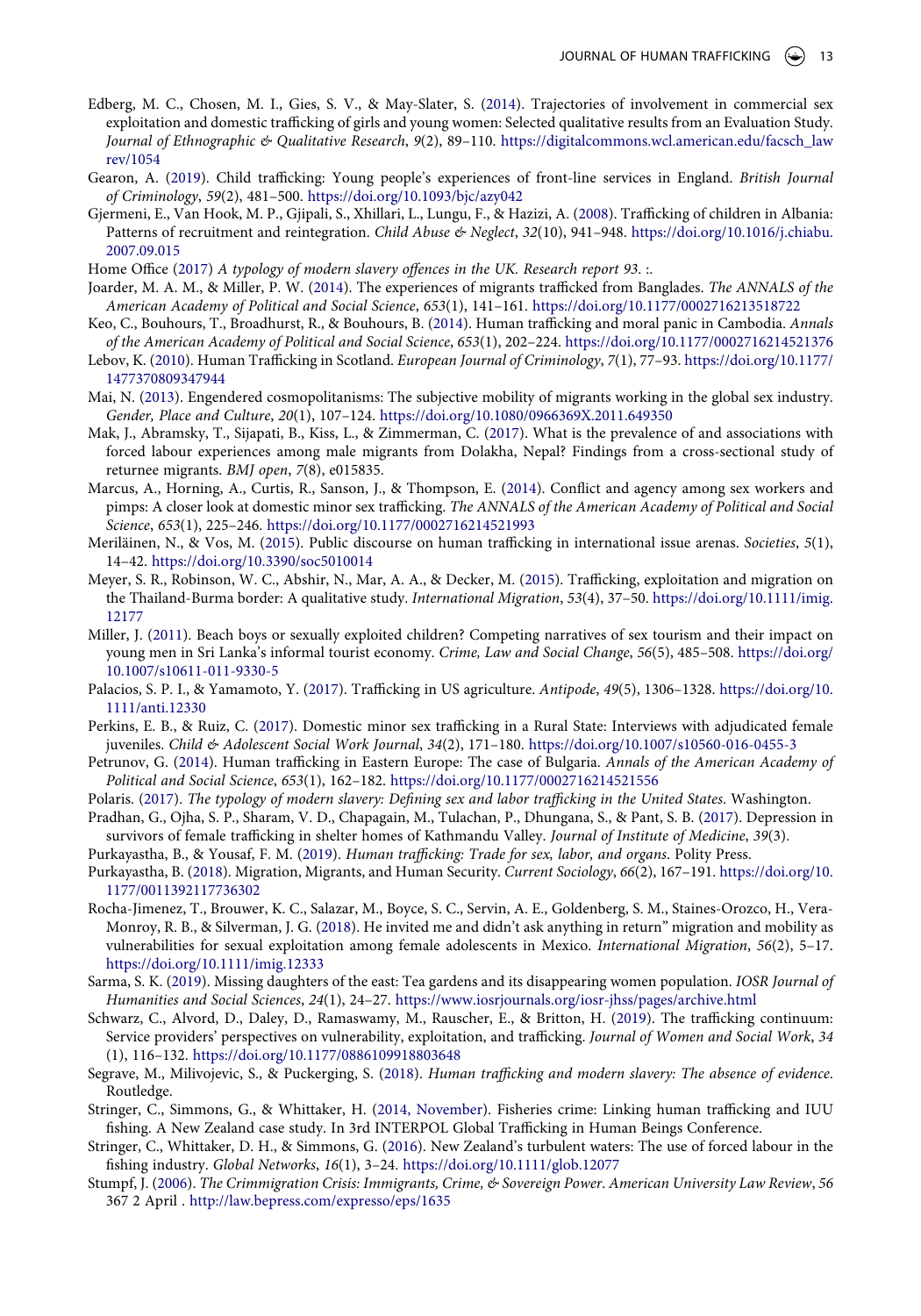14  $\leftrightarrow$  J. S. ALBANESE ET AL.

<span id="page-14-5"></span>Syed, I. U. ([2017](#page-8-0)). Labor exploitation and health inequities among market migrants: A political economy perspective. *International Migration & Integration*, *17*, 449–465. <https://doi.org/10.1007/s12134-015-0427-z>

<span id="page-14-1"></span>United Nations Office on Drugs and Crime. [\(2018\)](#page-2-5). *Global Report on Trafficking in Persons 2018*.

<span id="page-14-0"></span>United Nations. ([2000\)](#page-1-2). *Protocol to prevent, suppress and punish trafficking in persons*. UN General Assembly.

- <span id="page-14-2"></span>Weitzer, R. [\(2014\)](#page-2-9). New directions in research on human trafficking. *The Annals*, *653*(1), 6–24. [https://doi.org/10.1177/](https://doi.org/10.1177/0002716214521562)  [0002716214521562](https://doi.org/10.1177/0002716214521562)
- <span id="page-14-3"></span>Williamson, C., & Prior, M. ([2009\)](#page-3-1). Domestic minor sex trafficking: A network of underground payers in the Midwest. *Journal of Child & Adolescent Trauma*, *2*(1), 46–61. <https://doi.org/10.1080/19361520802702191>
- <span id="page-14-4"></span>Zhang, S. X. ([2011\)](#page-4-4). Woman pullers: Pimping and sex trafficking in a Mexican Border City. *Crime, Law and Social Change*, *56*(5), 509–528. <https://doi.org/10.1007/s10611-011-9333-2>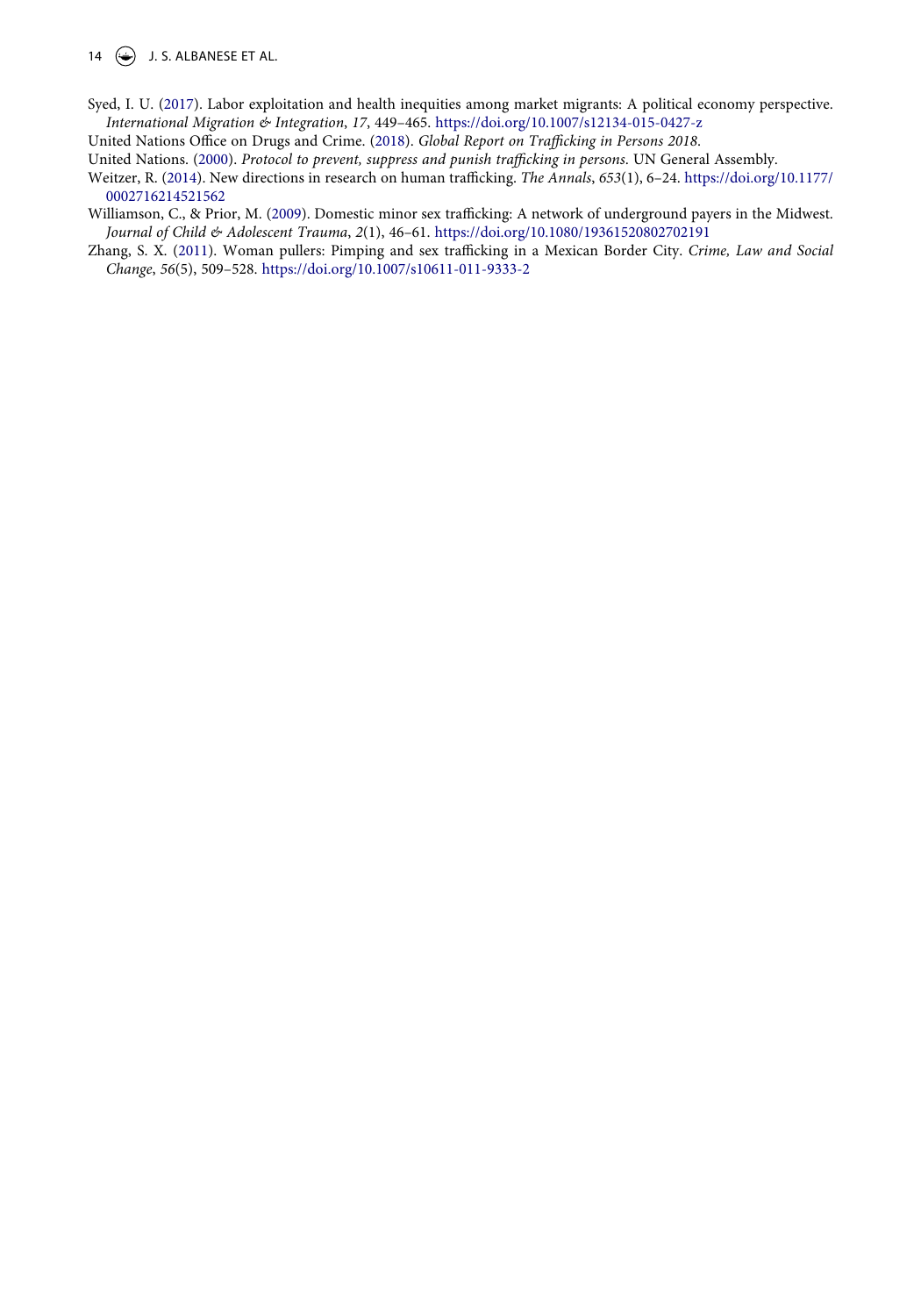**Appendix A Appendix A**

# Human trafficking experience studies relying on primary source interviews *Human trafficking experience studies relying on primary source interviews*

| <b>Risk Factors</b>            | insulted and humiliated, denied privacy<br>members, and threats of violence and<br>needs such as food, sleep, and health<br>Traffickers monopolized their attention,<br>even when they were not physically<br>present. deprivation of basic human<br>care; threats to control the women,<br>deportation, threats against family<br>death. Degradation: victims were<br>including threats of arrest or<br>and dignity | Vietnamese migrant workers who worked in Amajority of former migrants surveyed did<br>with good employers and pay, (2) some<br>deception, or severe exploitation during<br>various processes underlie the migrant<br>worker experience: (1) some succeed<br>increasing the risk of exploitation, (3)<br>their migration, although all of them<br>incurring a large debt to go abroad;<br>were in debt bondage as a result of<br>become undocumented workers<br>not report experiences of abuse,<br>some fail due to bad employers,<br>nonpayment, or exploitation | expressed for an organ sale, all victims<br>well below the national average; most<br>economic circumstances were not so<br>poverty with monthly income levels<br>consequences; no matter the reason<br>victims reported long lasting health,<br>agreed to the organ removal if their<br>economic, social, and psychological<br>reported that they would not have<br>All victims interviewed lived in abject<br>dire |
|--------------------------------|----------------------------------------------------------------------------------------------------------------------------------------------------------------------------------------------------------------------------------------------------------------------------------------------------------------------------------------------------------------------------------------------------------------------|-------------------------------------------------------------------------------------------------------------------------------------------------------------------------------------------------------------------------------------------------------------------------------------------------------------------------------------------------------------------------------------------------------------------------------------------------------------------------------------------------------------------------------------------------------------------|---------------------------------------------------------------------------------------------------------------------------------------------------------------------------------------------------------------------------------------------------------------------------------------------------------------------------------------------------------------------------------------------------------------------|
| Method Exploitation            | Domestic servitude and sexual exploitation                                                                                                                                                                                                                                                                                                                                                                           | other Asian countries                                                                                                                                                                                                                                                                                                                                                                                                                                                                                                                                             | Trafficking for organ removal (kidneys)                                                                                                                                                                                                                                                                                                                                                                             |
| Recruit route                  | Trafficked from<br>10 different<br>countries                                                                                                                                                                                                                                                                                                                                                                         | some level of<br>workers who<br>experienced<br>exploitation<br>migrants<br>Lawful                                                                                                                                                                                                                                                                                                                                                                                                                                                                                 | India                                                                                                                                                                                                                                                                                                                                                                                                               |
| # victim/offend<br>inter-views | 12 adult women                                                                                                                                                                                                                                                                                                                                                                                                       | Surveys & interviews with 646<br>returnees (former migrant<br>workers)                                                                                                                                                                                                                                                                                                                                                                                                                                                                                            | 103 victims                                                                                                                                                                                                                                                                                                                                                                                                         |
| Location                       | Los Angeles                                                                                                                                                                                                                                                                                                                                                                                                          | Vietnam                                                                                                                                                                                                                                                                                                                                                                                                                                                                                                                                                           | India                                                                                                                                                                                                                                                                                                                                                                                                               |
| Author                         | Baldwin et al.,<br>2015                                                                                                                                                                                                                                                                                                                                                                                              | Belanger, 2014                                                                                                                                                                                                                                                                                                                                                                                                                                                                                                                                                    | Budiani-Saberi<br>et al., 2014                                                                                                                                                                                                                                                                                                                                                                                      |

(*Continued*)

(Continued)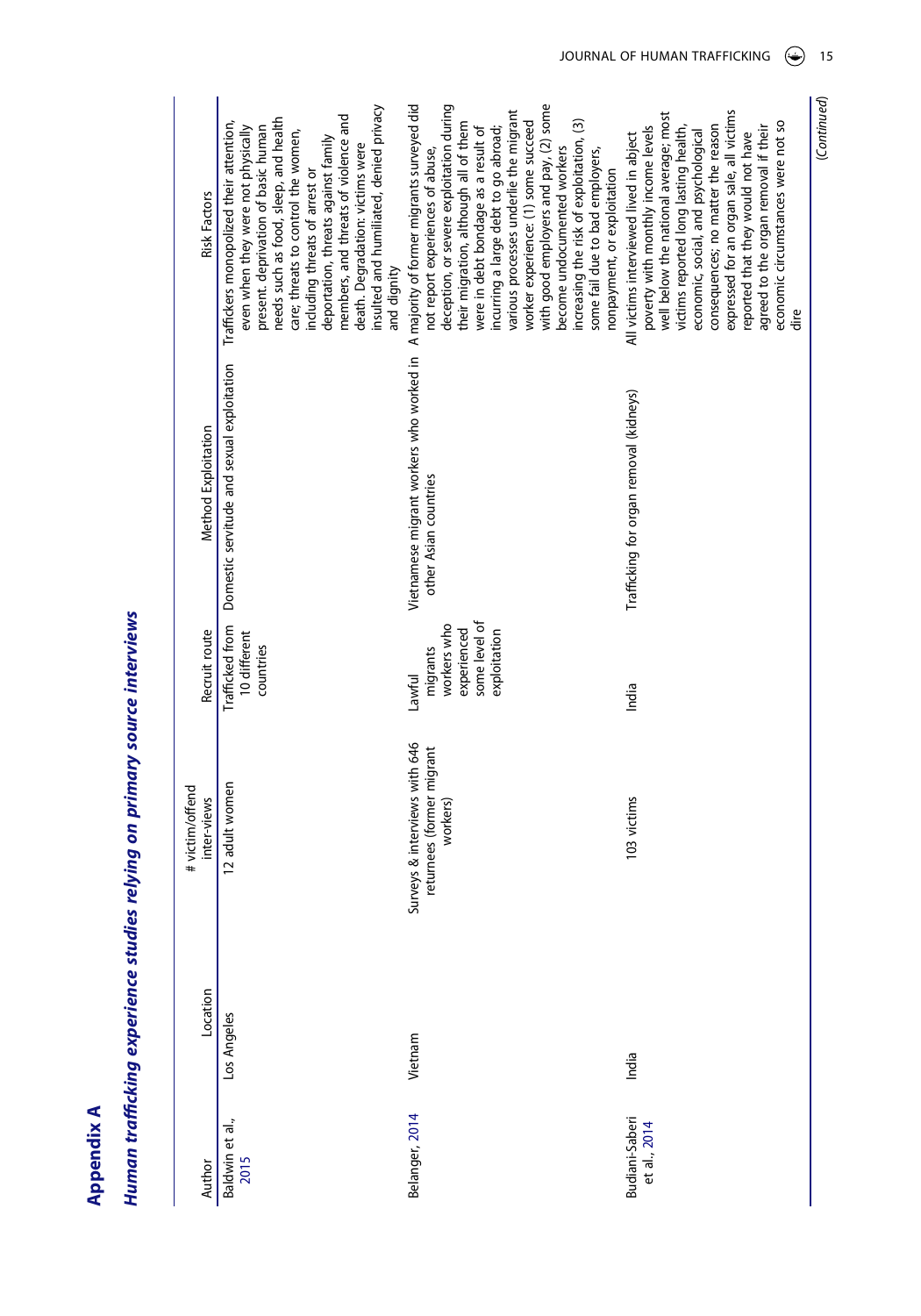| (Continued).                    |                                            |                                                      |                                                                                 |                                                                                                               |                                                                                                                                                                                                                                                                                                                                                    |
|---------------------------------|--------------------------------------------|------------------------------------------------------|---------------------------------------------------------------------------------|---------------------------------------------------------------------------------------------------------------|----------------------------------------------------------------------------------------------------------------------------------------------------------------------------------------------------------------------------------------------------------------------------------------------------------------------------------------------------|
| Author                          | Location                                   | # victim/offend<br>inter-views                       | Recruit route                                                                   | Method Exploitation                                                                                           | <b>Risk Factors</b>                                                                                                                                                                                                                                                                                                                                |
| Busch-Armendariz<br>et al. 2011 | Texas, USA                                 | Q                                                    | Outside USA                                                                     | Type of trafficking case not collected                                                                        | Lack of communication with family.<br>Uncertainty in care for children.<br>Need for safety, medical health<br>Lack of financial stability.<br>Language unknown.<br>assistance.                                                                                                                                                                     |
| Demir, 2010                     | Turkey                                     | 30 victims (police interviews)                       | Uzbekistan,<br>Azerbaijan<br>Ukraine,<br>Kyrgyz,<br>Russia,<br>Moldova,         | Sex trafficking from other countries in<br>Eastern Europe and central Asia                                    | various methods to control the victims,<br>The majority of victims were assured of<br>once in the country, traffickers use<br>some kind of job (73%), 13% were<br>confinement, confiscation of travel<br>such as debt bondage, violence,<br>kidnapped in/into Turkey;<br>documents, and threats                                                    |
| Doyle et al. 2019               | Ireland                                    | 5 victims of labor trafficking                       | Asia and Africa.<br>via acquaint-<br>friends.<br>tances,<br>family,             | most common threat was repatriation or<br>Labor trafficking. (domestic worker,<br>deportation<br>restaurant), | lack of knowledge of rights, language;<br>threats to family at point of origin<br>Lacked freedom of movement;<br>fear of police from origin;                                                                                                                                                                                                       |
|                                 | Edberg et al., 2014 San Francisco, CA 2USA | 25 workers in domestic sex trade                     | Domestic                                                                        | Sex trade; multiple forms of family, partner,<br>friend, and self-exploitation                                | High poverty backgrounds; Unstable<br>family situations; family abuse,<br>poor school performance<br>exploitation;                                                                                                                                                                                                                                 |
| Gjermeni et al.,<br>2008        | Albania                                    | 61 trafficked minors                                 | Albania and<br>Eastern<br>Europe                                                | Domestic and labor exploitation                                                                               | traffickers came primarily from within<br>Severe family dysfunction; ignorance of<br>the ethnic (Gypsy) community<br>the reality of trafficking;                                                                                                                                                                                                   |
| Joarder & Miller,<br>2014       | Bangladesh                                 | 476 field surveys of illegal<br>Bangladeshi migrants | believe they<br>were led to<br>Migrants who<br>were legal<br>migrant<br>workers | Illegal Bangladeshi migrants who had<br>returned to Bangladesh                                                | conditions at destination, involving pay,<br>-Findings suggest a job offer provides the<br>or learning that travel documents were<br>contract violated, mandatory overtime,<br>increases the likelihood of exploitation<br>a majority reported adverse working<br>via extra fees or bribes demanded;<br>migrant with security, but it also<br>fake |

(*Continued*)

(Continued)

16  $\bigcirc$  J. S. ALBANESE ET AL.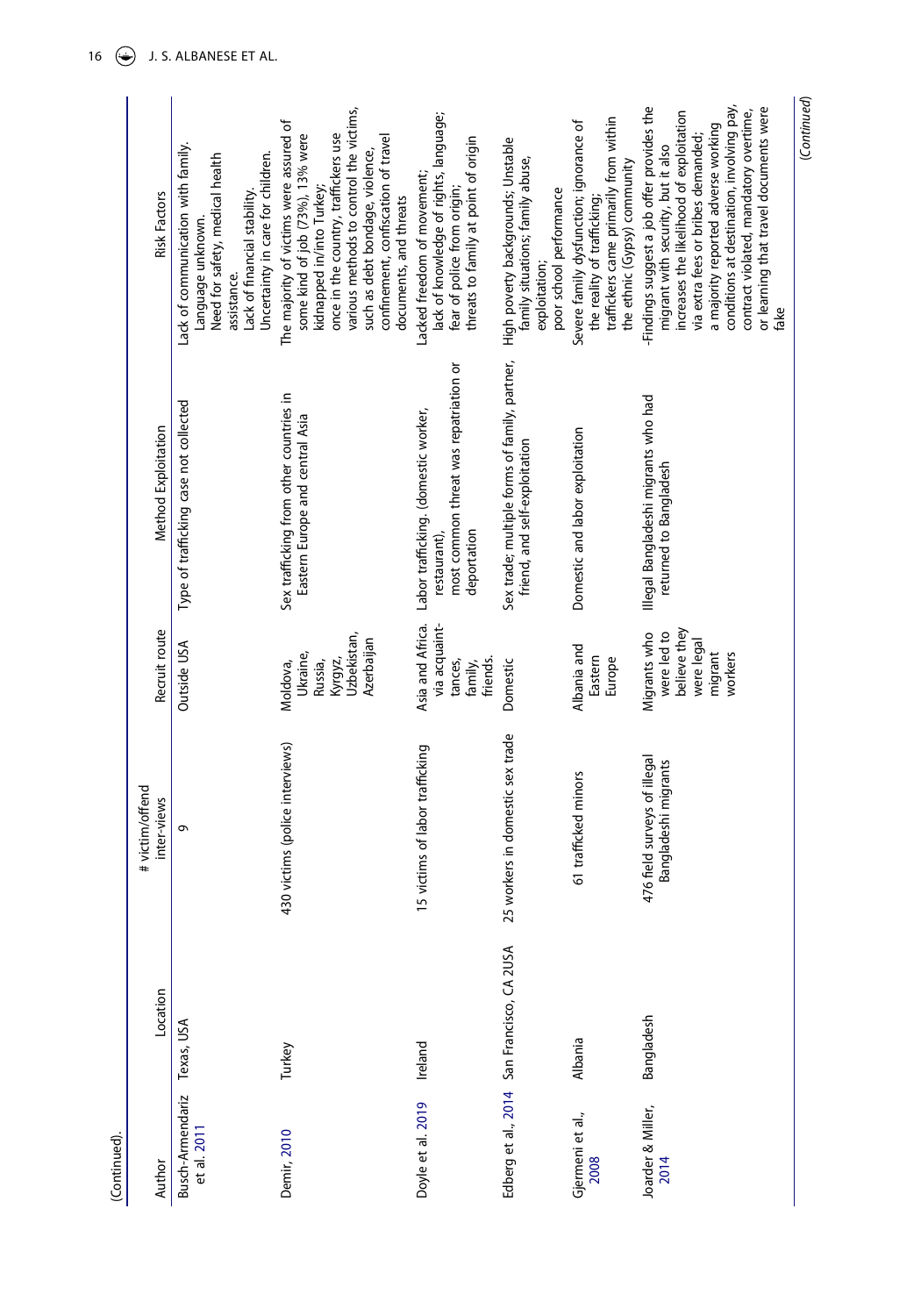<span id="page-17-0"></span>

| (Continued).     |          |                                                                                                                            |                                        |                                                                                                                                                                                                                                  |                                                                                                                                                                                                                                                                                                                                             |
|------------------|----------|----------------------------------------------------------------------------------------------------------------------------|----------------------------------------|----------------------------------------------------------------------------------------------------------------------------------------------------------------------------------------------------------------------------------|---------------------------------------------------------------------------------------------------------------------------------------------------------------------------------------------------------------------------------------------------------------------------------------------------------------------------------------------|
| Author           | Location | # victim/offend<br>inter-views                                                                                             | Recruit route                          | Method Exploitation                                                                                                                                                                                                              | <b>Risk Factors</b>                                                                                                                                                                                                                                                                                                                         |
| Keo et al., 2014 | Cambodia | 91 traffickers                                                                                                             | Cambodia                               | Primarily sex trafficking; split between males<br>and female traffickers                                                                                                                                                         | profitable, but more so than legitimate<br>"majority of incarcerated traffickers in<br>Cambodia are destitute women who,<br>Most traffickers poor, trafficking not<br>opportunities and pulled by the<br>pushed by a lack of legitimate<br>work;                                                                                            |
| Lebov, 2010      | Scotland | +79 victim service provider profiles<br>28 in sex trade,                                                                   | Africa most<br>Asian and               | Sex trade - some w/knowledge, others<br>deceived/                                                                                                                                                                                | oppression; prostitution to repay debt<br>presence of illegitimate opportunities,<br>Some sought work abroad; others fled<br>engage in unsophisticated criminal<br>activities for very modest gains"                                                                                                                                        |
| Mai, 2013        | London   | agents from Albania & Romania<br>London sex industry & 34 male<br>transgendered people working<br>100 migrant men, women & | Eastern Europe<br>common.              | Debt bondage; fear, threats of deportation<br>workers. Only a small number of the 100<br>sex workers felt they were not in control<br>of circumstances; ale agents commonly<br>Self-initiation was common amongst sex<br>coerced | When the agreed working arrangements<br>being exploited are 'enmeshed' in the<br>context of romantic partnerships with<br>break down, women's perceptions of<br>v. pay; lacked freedom of movement                                                                                                                                          |
|                  |          |                                                                                                                            |                                        | used a 'working partnership' model or<br>a 'fiancee contract'                                                                                                                                                                    | a small number of agents used violence<br>previously been exploited continued in<br>experiences of exploitation related to<br>unsatisfactory payment and working<br>sex work; they did not want to exit;<br>conditions'; some women who had<br>to manage their partners<br>agents;                                                          |
| Mak et al. 2017  | Nepal    | 144 labor migrants                                                                                                         | India, Malaysia,<br><b>Gulf States</b> | within past 10 years ( $n = 140$ ) using ILO's<br>duress; and (3) impossibility to leave<br>Forced labor among migrants returned<br>recruitment; (2) work and life under<br>forced labor dimensions: (1) unfree<br>employer      | forced labor was more prevalent among<br>impossibility to leave employer; overall,<br>73% experienced forced labor during<br>experienced unfree recruitment, 71%<br>work and life under duress and 14%<br>those who had taken loans for their<br>their most recent labor migration;<br>Rrecent returnees ( $n = 140$ ), $44\%$<br>migration |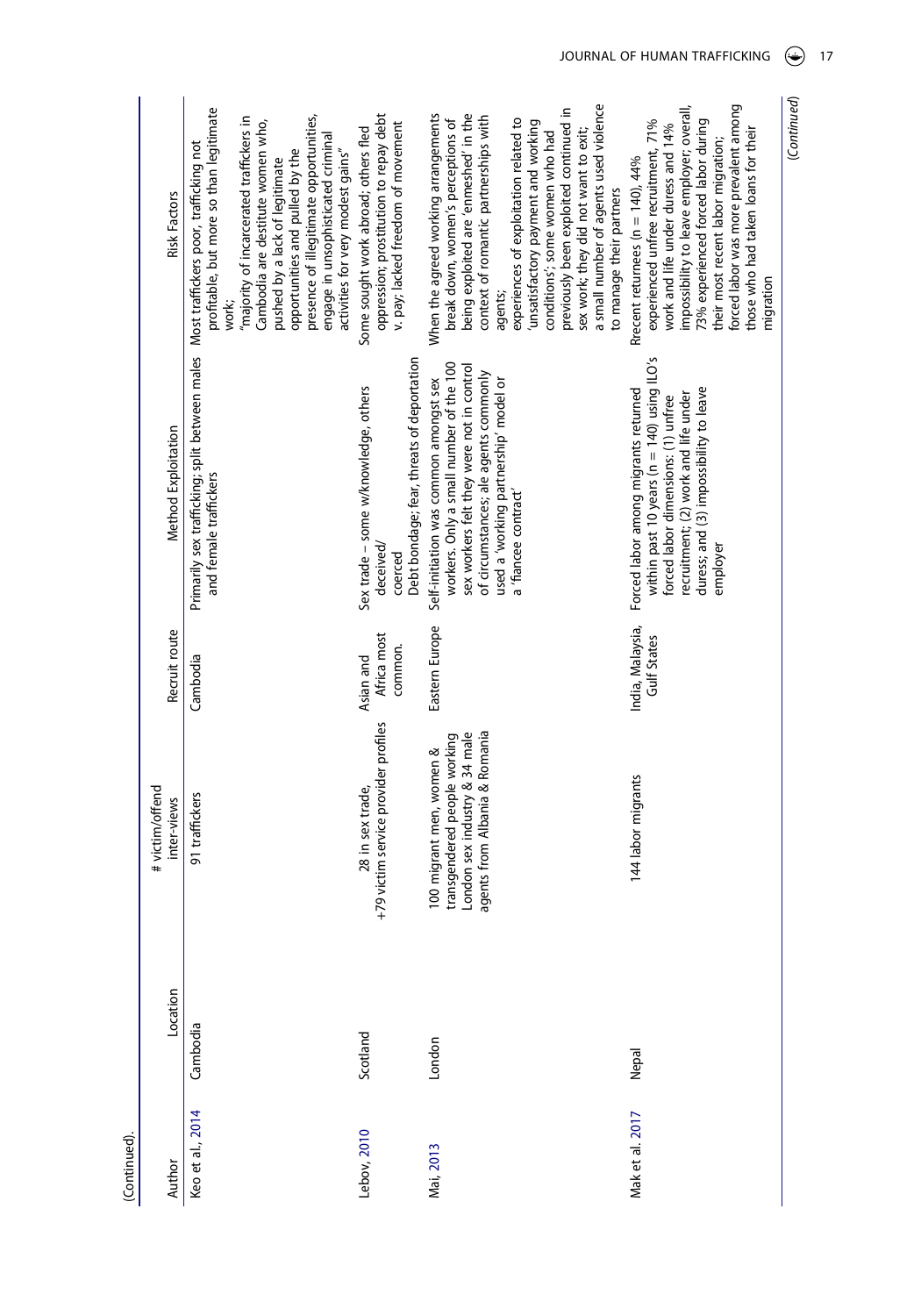| (Continued).            |                                           |                                                                                                                                                                                |                                         |                                                                                                                                                                                                               |                                                                                                                                                                                                                                                                                                                                                                                                                                                                                   |
|-------------------------|-------------------------------------------|--------------------------------------------------------------------------------------------------------------------------------------------------------------------------------|-----------------------------------------|---------------------------------------------------------------------------------------------------------------------------------------------------------------------------------------------------------------|-----------------------------------------------------------------------------------------------------------------------------------------------------------------------------------------------------------------------------------------------------------------------------------------------------------------------------------------------------------------------------------------------------------------------------------------------------------------------------------|
| Author                  | Location                                  | # victim/offend<br>inter-views                                                                                                                                                 | Recruit route                           | Method Exploitation                                                                                                                                                                                           | <b>Risk Factors</b>                                                                                                                                                                                                                                                                                                                                                                                                                                                               |
|                         | Marcus et al., 2014 New York and Atlantic | in Atlantic City (16-24 yrs old), plus<br>249 active sex workers in NYC (70%<br>observation with 150 sex workers<br>interviews with 85 male pimps<br>minors) plus participant- | Most minors<br>recruited<br>were not    | Pimps played a small role in both initiation<br>prostitution markets in both New York<br>Self-initiation into sex work was most<br>and in the operations of street<br>common for minors.<br>and Atlantic City | expected (only 10% of sample of minors<br>18 years of age; the vast majority of NYC<br>individuals identified a controlling pimp<br>Findings suggest that stereotypical pimps<br>are far less common and important to<br>had pimps); "self-initiation" into sex<br>reported wanting to leave sex work<br>work was twice as common among<br>minors as those who entered after<br>(87%); however, not one of these<br>street sex markets than would be<br>as an obstacle to leaving |
| Meyer et al., 2015      | Burma                                     | 61 migrant workers                                                                                                                                                             | border                                  | Transporters and brokers facilitate travel.<br>Thailand-Burma Labor and sex trafficking in cross-border<br>region.                                                                                            | labor or sex exploitation: work w/o pay,<br>forced overtime, abuse; no enforcement<br>of labor laws for vulnerable migrants.<br>work; deception by brokers leads to<br>Economic migration for better-paying                                                                                                                                                                                                                                                                       |
| <b>Miller, 2011</b>     | Sri Lanka                                 | with informants in tourist areas on<br>61 interviews<br>Sri Lanka<br>coast                                                                                                     | tourists<br>Sri Lanka                   | sex with foreigners (tourists) as one of the<br>few ways for locals to earn greater sums<br>Adolescent boys engaged in transactional                                                                          | Interviewees primarily brokers, guides, and<br>business with foreigners; and had come<br>consensus in interviews that adolescent<br>engaging in other, less lucrative, tourist<br>to know about earning greater sums<br>industry; boys had spent some time<br>from transactional sex by watching<br>facilitators; there was widespread<br>boys were most active in the sex<br>others                                                                                              |
| Perkins & Ruiz,<br>2017 | Southern, USA                             | 40 female minor domestic victims                                                                                                                                               |                                         |                                                                                                                                                                                                               | abuse in home; runaways, sex for drugs;<br>Victim of sexual abuse; witnessed physical<br>sex for place to stay                                                                                                                                                                                                                                                                                                                                                                    |
| Petrunov, 2014          | Bulgaria                                  | 117 victims, 12 traffickers                                                                                                                                                    | <b>Bulgaria</b> to<br>Western<br>Europe | Mostly sexual exploitation                                                                                                                                                                                    | had not experienced physical coercion<br>recruitment; most reported that they<br>during the recruitment process, but<br>relationship, acquaintance, self-<br>reported abuse at destination<br>Recruitment: primarily intimate                                                                                                                                                                                                                                                     |

(Continued) (*Continued*)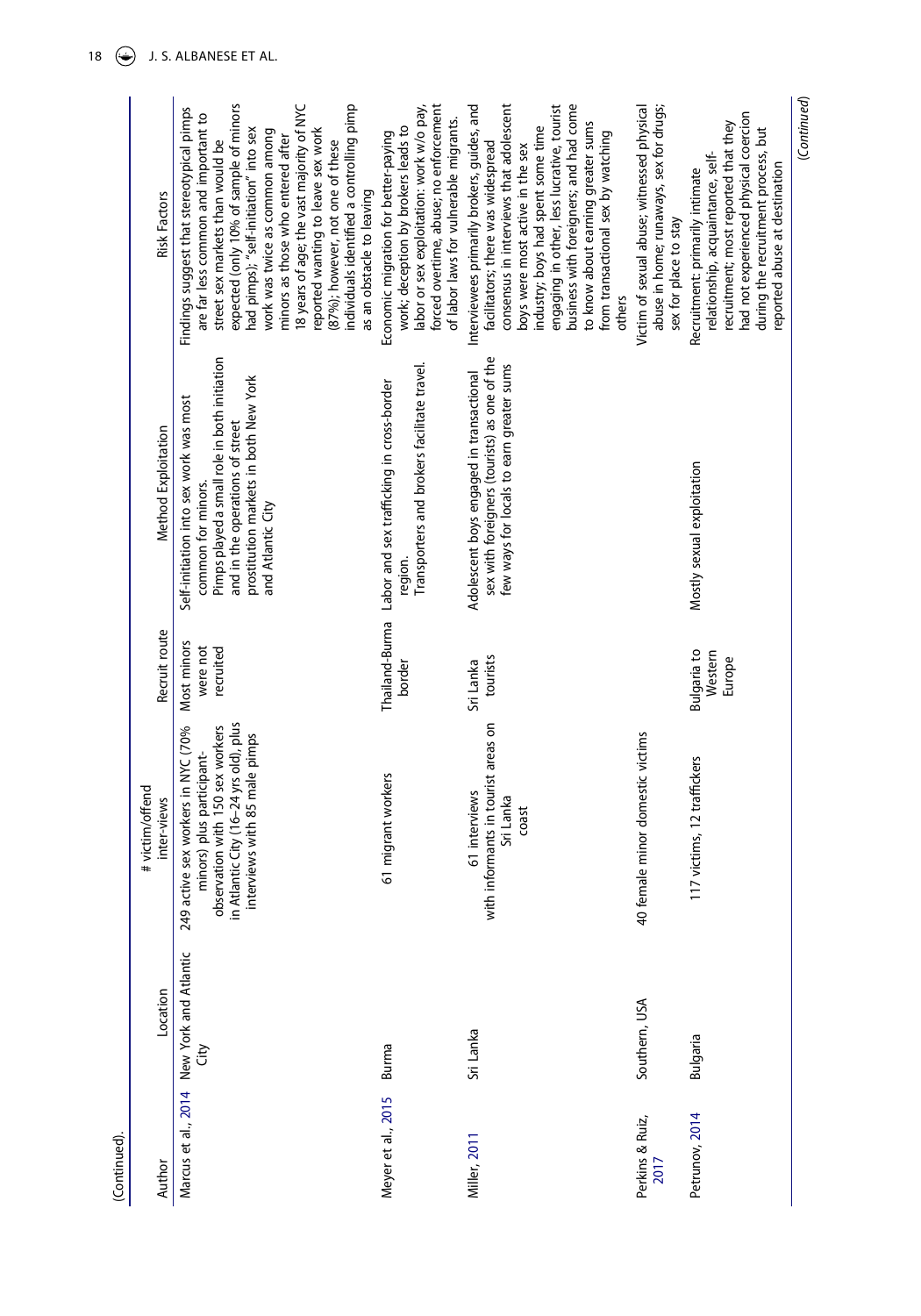<span id="page-19-0"></span>

| (Continued).                             |                            |                                            |                                                    |                                                                                                                                                                                                                                            |                                                                                                                                                                                                                                                                                                                                                              |
|------------------------------------------|----------------------------|--------------------------------------------|----------------------------------------------------|--------------------------------------------------------------------------------------------------------------------------------------------------------------------------------------------------------------------------------------------|--------------------------------------------------------------------------------------------------------------------------------------------------------------------------------------------------------------------------------------------------------------------------------------------------------------------------------------------------------------|
| Author                                   | Location                   | # victim/offend<br>inter-views             | Recruit route                                      | Method Exploitation                                                                                                                                                                                                                        | <b>Risk Factors</b>                                                                                                                                                                                                                                                                                                                                          |
| Yamamoto,<br>2017<br>Palacios &          | Mexico, Central<br>America | 90 migrant smug-glers, 45 farm-<br>workers | to US                                              | Central America -involuntary servitude.<br>-sexual exploitation<br>-debt bondage.                                                                                                                                                          | (1) trafficking in US farming is encouraged<br>by employers' ignoring labor laws and<br>farmworkers vulnerable to trafficking<br>farmworkers have more agency than<br>sometimes are victims; (3) trafficked<br>regulations; (2) migrant smugglers<br>believed, concerned about being<br>returned to their country; (4) law<br>enforcement inadequate, leaves |
| Pradhan et al.<br>2017                   | Nepal                      | 67 victims in shelter homes                | Nepal to India                                     | -family exploitation<br>-sexual exploitation.                                                                                                                                                                                              | proposals; (3) Most trafficked by their<br>(1) most trafficking at a young age 11-<br>15 years; (2) majority lured with job<br>own family members, relatives                                                                                                                                                                                                 |
| Rocha-Jimenez<br>et al., 2018            | Mexico                     | 18 workers in domestic sex trade           | Mexico                                             | violence, familial instability, background<br>- poverty, teen pregnancy, domestic<br>Friends, family acquaintances.<br>Sex trade.                                                                                                          | Involuntary migration based on deception<br>migration led to residential instability<br>friends who introduced to sex trade;<br>by potential romantic partners or<br>and exposure to the sex industry                                                                                                                                                        |
| Sarma, 2019                              | India                      | Several female victims                     | India                                              | Trafficking from agriculture work to<br>domestic servitude in cities                                                                                                                                                                       | Women lack social status; seen as a means<br>impoverished families; traffickers: "This<br>of production; poverty wages paid for<br>is my job. I know the Delhi placement<br>between the placement agencies and<br>agencies are bad but I am caught<br>tea plucking; most victims from<br>poverty"                                                            |
| Stringer et al.,<br>2016                 | New Zealand                | 293 migrant fishermen                      | Migrant fishing<br>S. Korean<br>crew on<br>vessels | Labor exploitation                                                                                                                                                                                                                         | coercion at destination involving wages,<br>exploitative working conditions;<br>Deceptive, coercive recruitment;<br>threats, families                                                                                                                                                                                                                        |
| Williamson & Prior, Midwest, USA<br>2009 |                            | 13 trafficked minors                       | Domestic                                           | where they make their own decisions to<br>manipulating young girls into situations<br>a trafficker; some cases involved use of<br>Sex trafficking and finesse pimping:<br>sell sex and give their money to<br>force or threats as coercion | Most youth were approached by someone<br>friends, acquaintances; many girls were<br>experienced abuse at home; parental<br>who knew them, or through other<br>runaways when recruited; most<br>drug/alcohol abuse                                                                                                                                            |

<span id="page-19-1"></span>(Continued) (*Continued*)